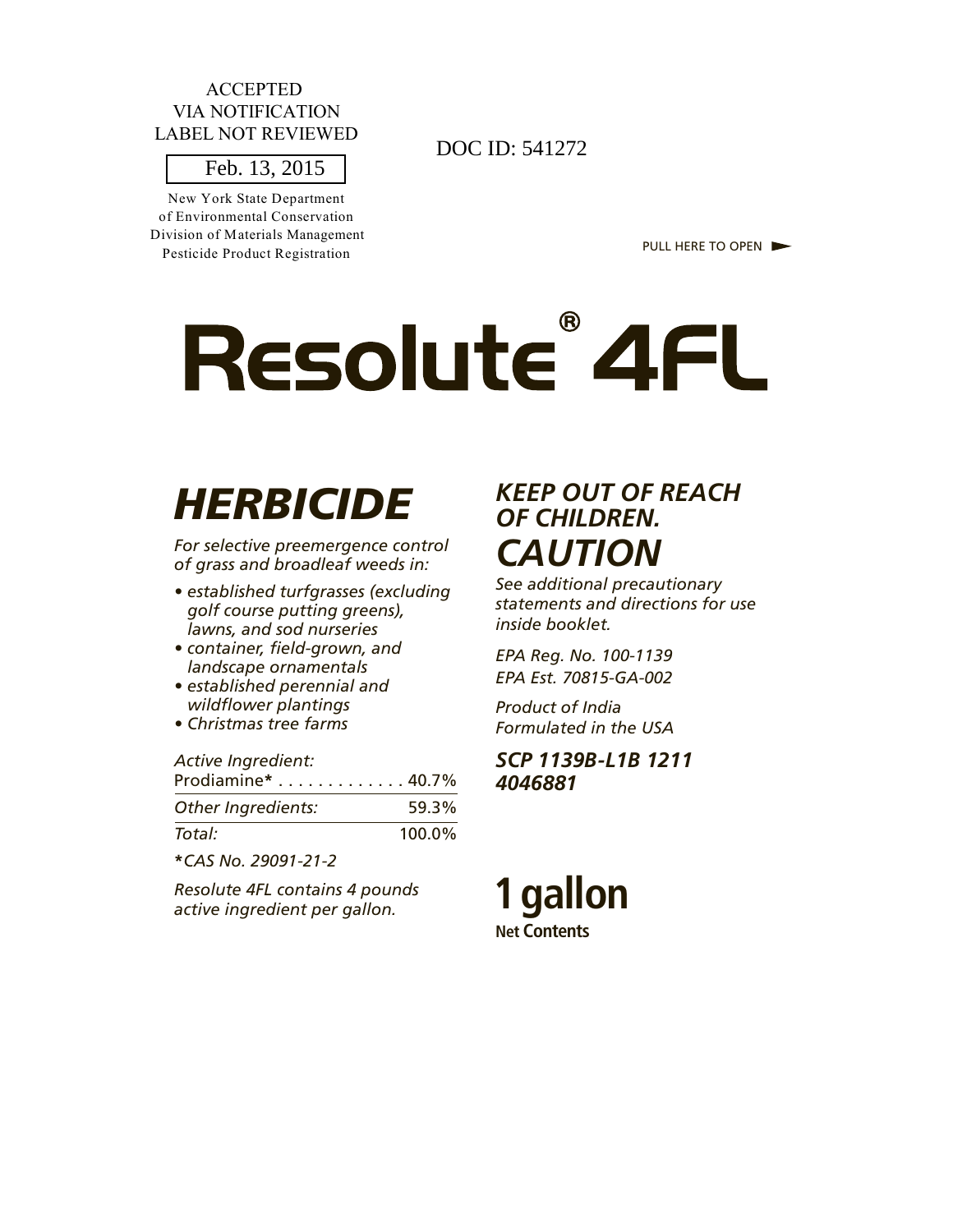|                                 | <b>FIRST AID</b>                                                                                                                                                                                                                                                                                                |
|---------------------------------|-----------------------------------------------------------------------------------------------------------------------------------------------------------------------------------------------------------------------------------------------------------------------------------------------------------------|
| If swallowed                    | • Call a poison control center or doctor immediately for treatment<br>advice.<br>• Have person sip a glass of water if able to swallow.<br>• Do not induce vomiting unless told to do so by a poison control<br>center or doctor.<br>• Do not give anything by mouth to an unconscious or convulsing<br>person. |
| If in eyes                      | • Hold eye open and rinse slowly and gently with water for 15-20<br>minutes.<br>• Remove contact lenses, if present, after the first 5 minutes, then<br>continue rinsing eye.<br>• Call a poison control center or doctor for treatment advice.                                                                 |
| If inhaled                      | • Move person to fresh air.<br>• If person is not breathing, call 911 or an ambulance, then give<br>artificial respiration, preferably mouth-to-mouth, if possible.<br>• Call a poison control center or doctor for treatment advice.                                                                           |
| If on skin or<br>clothing       | • Take off contaminated clothing.<br>• Rinse skin immediately with plenty of water for 15-20 minutes.<br>• Call a poison control center or doctor for treatment advice.                                                                                                                                         |
| doctor, or going for treatment. | Have the product container or label with you when calling a poison control center or                                                                                                                                                                                                                            |
|                                 | <b>HOT LINE NUMBER</b><br>For 24 Hour Medical Emergency Assistance (Human or Animal) or<br>Chemical Emergency Assistance (Spill, Leak, Fire, or Accident)<br>Call<br>1-800-888-8372                                                                                                                             |

## **PRECAUTIONARY STATEMENTS**

**Hazards to Humans and Domestic Animals**

#### **CAUTION**

May be harmful if swallowed, absorbed through skin, or inhaled. Avoid breathing vapor. Avoid contact with skin, eyes, or clothing. Prolonged or frequently repeated skin contact may cause allergic reactions in some individuals. Wash thoroughly with soap and water after handling. Remove contaminated clothing and wash clothing before reuse.

*continued…*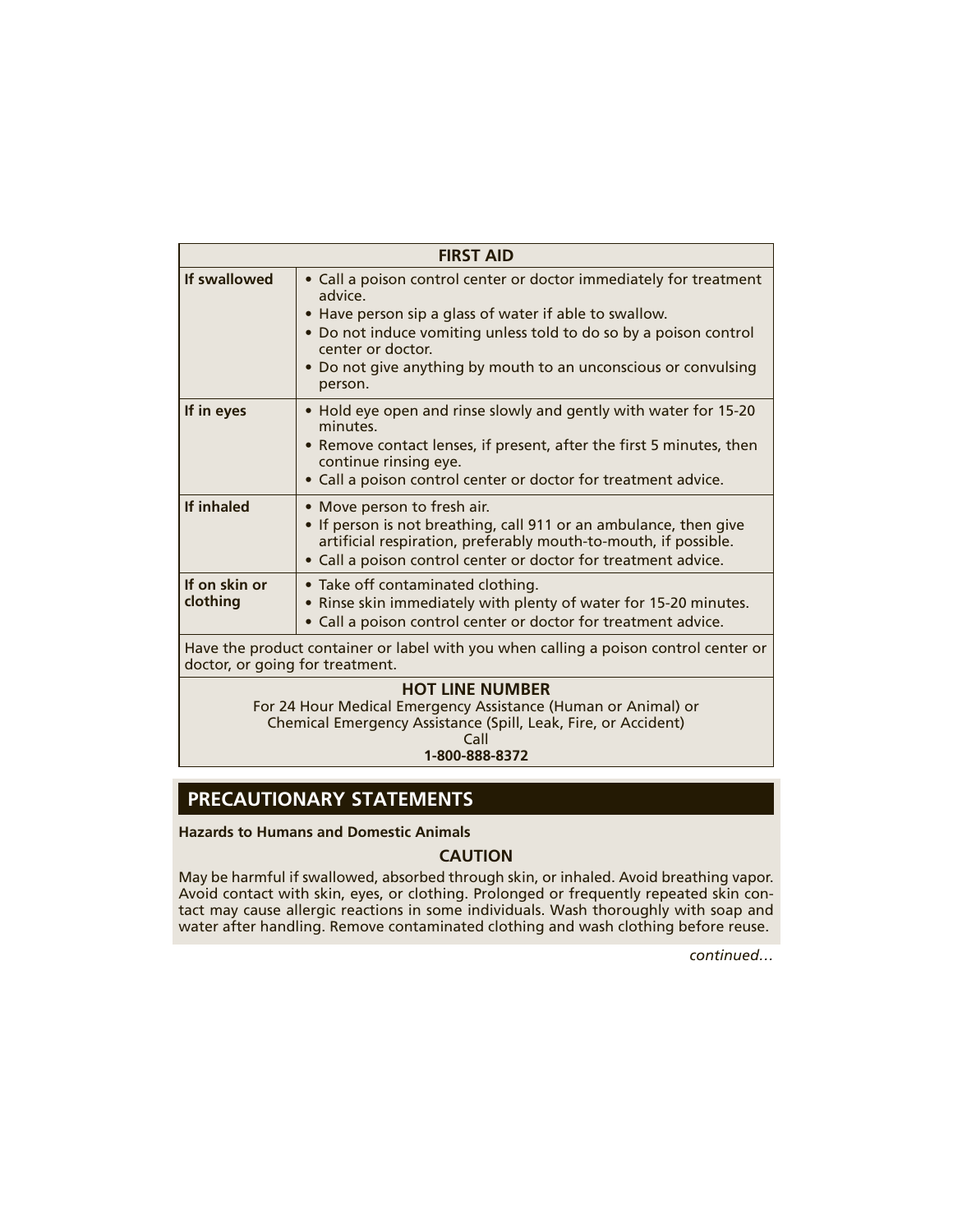#### **PRECAUTIONARY STATEMENTS** *(continued)*

#### **Personal Protective Equipment**

#### **WPS Uses:**

Applicators, mixers, loaders, and other handlers who handle this pesticide for any use covered by the Worker Protection Standard (40 CFR part 170) - in general, agriculturalplant uses are covered - must wear:

- Long-sleeved shirt and long pants
- Shoes plus socks

Follow manufacturer's instructions for cleaning/maintaining PPE. If no such instructions for washables exist, use detergent and hot water. Keep and wash PPE separately from other laundry.

#### **Engineering Control Statements**

When handlers use closed systems or enclosed cabs in a manner that meets the requirements listed in the Worker Protection Standard (WPS) for agricultural pesticides [40 CFR 170.240 (d) $(4-6)$ ], the handler PPE requirements may be reduced or modified as specified in the WPS.

**IMPORTANT:** When reduced PPE is worn because a closed system is being used, handlers must be provided with all of the PPE specified above for applicators and other handlers, and have such PPE immediately available for use in an emergency, such as a spill or equipment breakdown.

#### **User Safety Recommendations**

#### **Users should:**

- Wash hands before eating, drinking, chewing gum, using tobacco or using the toilet.
- Remove clothing immediately if pesticide gets inside. Then wash thoroughly and put on clean clothing.
- After handling this product immediately remove PPE, wash yourself thoroughly and change into clean clothing.

#### **Environmental Hazards**

This product has low solubility in water. At the limit of solubility, this product is not toxic to fish. However, at concentrations substantially above the level of water solubility, it may be toxic to fish. Do not apply directly to water, to areas where surface water is present, or to intertidal areas below the mean high water mark. Drift and runoff from treated areas may be hazardous to aquatic organisms in adjacent sites. Do not contaminate water when disposing of equipment wash water or rinsate.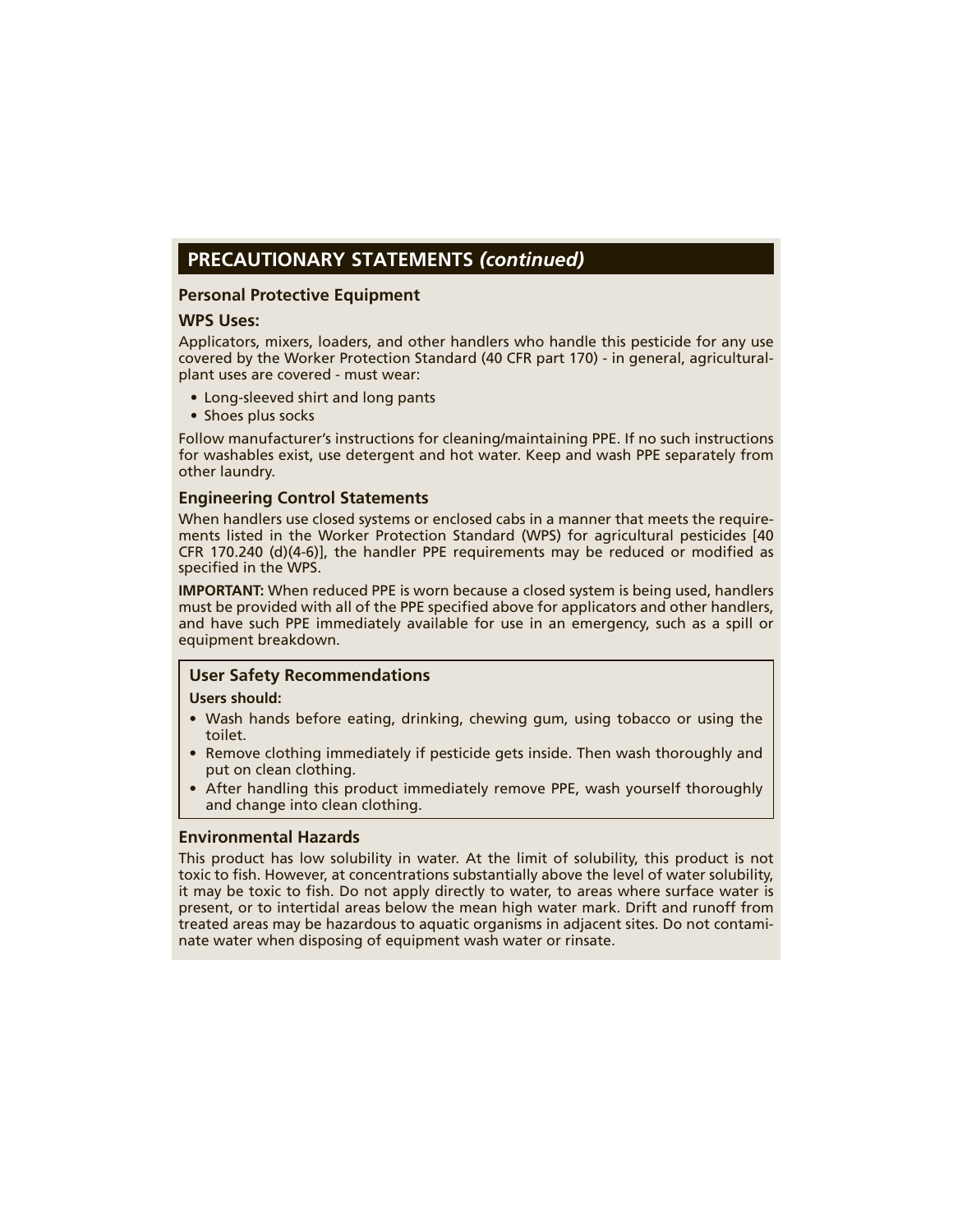#### **CONDITIONS OF SALE AND LIMITATION OF WARRANTY AND LIABILITY**

**NOTICE:** Read the entire Directions for Use and Conditions of Sale and Limitation of Warranty and Liability before buying or using this product. If the terms are not acceptable, return the product at once, unopened, and the purchase price will be refunded.

The Directions for Use of this product must be followed carefully. It is impossible to eliminate all risks inherently associated with the use of this product. Crop injury, ineffectiveness or other unintended consequences may result because of such factors as manner of use or application, weather or crop conditions, presence of other materials or other influencing factors in the use of the product, which are beyond the control of SYNGENTA CROP PROTECTION, LLC or Seller. To the extent permitted by applicable law, Buyer and User agree to hold SYNGENTA and Seller harmless for any claims relating to such factors.

SYNGENTA warrants that this product conforms to the chemical description on the label and is reasonably fit for the purposes stated in the Directions for Use, subject to the inherent risks referred to above, when used in accordance with directions under normal use conditions. To the extent permitted by applicable law: (1) this warranty does not extend to the use of the product contrary to label instructions or under conditions not reasonably foreseeable to or beyond the control of Seller or SYNGENTA, and, (2) Buyer and User assume the risk of any such use. To the extent permitted by applicable law, SYNGENTA MAKES NO WARRANTIES OF MERCHANTABILITY OR OF FITNESS FOR A PARTICULAR PURPOSE NOR ANY OTHER EXPRESS OR IMPLIED WARRANTY EXCEPT AS WARRANTED BY THIS LABEL.

To the extent permitted by applicable law, in no event shall SYNGENTA be liable for any incidental, consequential or special damages resulting from the use or handling of this product. **TO THE EXTENT PERMITTED BY APPLICABLE LAW, THE EXCLUSIVE REMEDY OF THE USER OR BUYER, AND THE EXCLUSIVE LIABILITY OF SYNGENTA AND SELLER FOR ANY AND ALL CLAIMS, LOSSES, INJURIES OR DAMAGES (INCLUDING CLAIMS BASED ON BREACH OF WARRANTY, CONTRACT, NEGLIGENCE, TORT, STRICT LIABILITY OR OTHERWISE) RESULTING FROM THE USE OR HANDLING OF THIS PRODUCT, SHALL BE THE RETURN OF THE PURCHASE PRICE OF THE PRODUCT OR, AT THE ELECTION OF SYNGENTA OR SELLER, THE REPLACEMENT OF THE PRODUCT.**

SYNGENTA and Seller offer this product, and Buyer and User accept it, subject to the foregoing Conditions of Sale and Limitation of Warranty and Liability, which may not be modified except by written agreement signed by a duly authorized representative of SYNGENTA.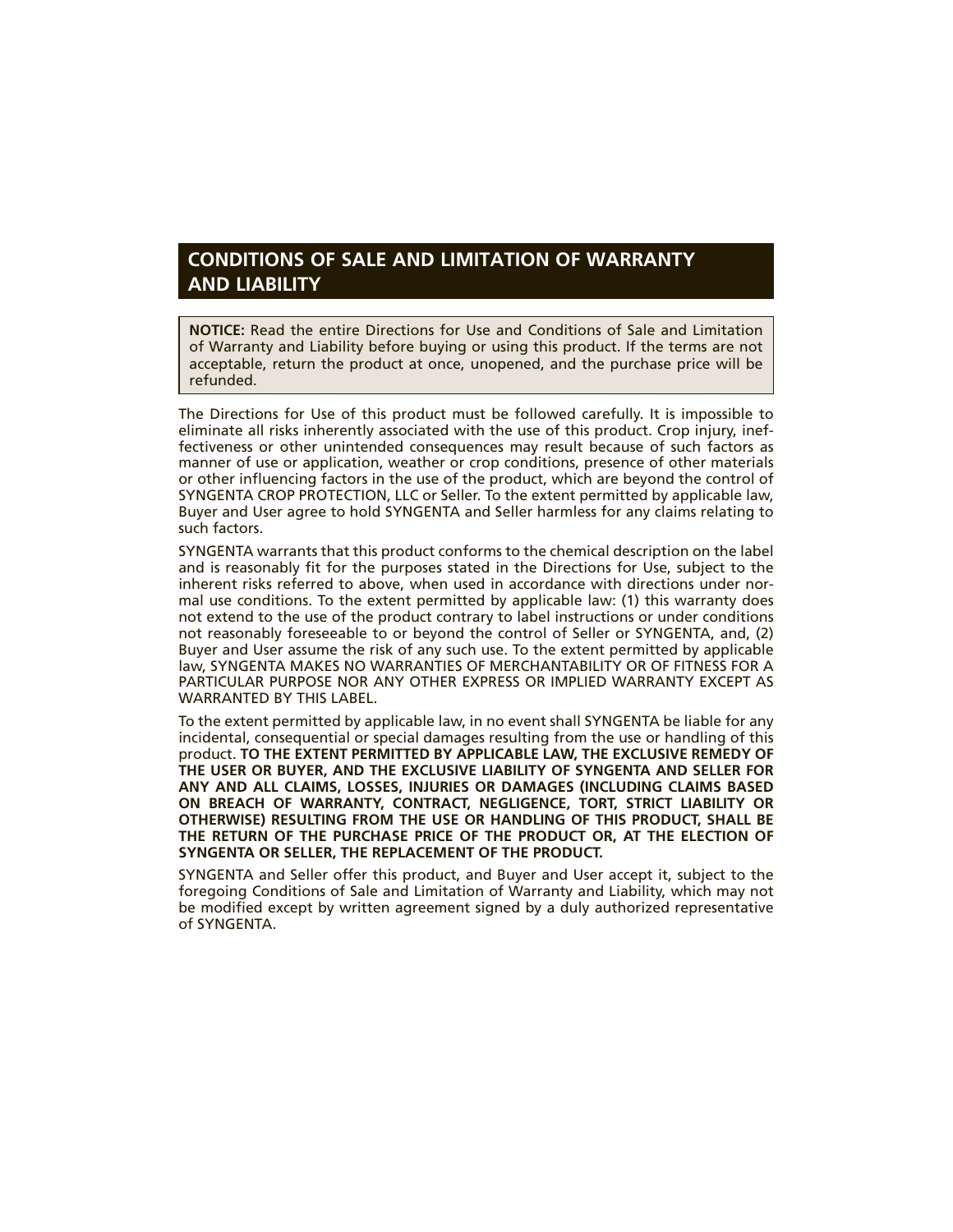## **DIRECTIONS FOR USE**

It is a violation of Federal law to use this product in a manner inconsistent with its labeling.

Do not apply this product in a way that will contact workers or other persons, either directly or through drift. Only protected handlers may be in the area during application. For any requirements specific to your State or Tribe, consult the agency responsible for pesticide regulation.

#### **AGRICULTURAL USE REQUIREMENTS**

Use this product only in accordance with its labeling and with the Worker Protection Standard, 40 CFR Part 170. This Standard contains requirements for the protection of agricultural workers on farms, forests, nurseries, and greenhouses, and handlers of agricultural pesticides. It contains requirements for training, decontamination, notification, and emergency assistance. It also contains specific instructions and exceptions pertaining to the statements on this label about personal protective equipment (PPE) and restricted-entry interval. The requirements in this box only apply to uses of this product that are covered by the Worker Protection Standard.

**Do not enter or allow worker entry into treated areas during the restrictedentry interval (REI) of 12 hours.** Exception: If the product is soil-injected or soilincorporated, the Worker Protection Standard, under certain circumstances, allows workers to enter the treated area if there will be no contact with anything that has been treated.

PPE required for early entry to treated areas that is permitted under the Worker Protection Standard and that involves contact with anything that has been treated, such as plants, soil, or water is:

- Coveralls
- Chemical-resistant gloves such as butyl rubber >14 mils or natural rubber >14 mils or neoprene rubber >14 mils or nitrile rubber >14 mils
- Shoes plus socks

#### **NON-AGRICULTURAL USE REQUIREMENTS**

The requirements of this box apply to uses of this product that are **NOT** within the scope of the Worker Protection Standard for agricultural pesticides (40CFR part 170). The "WPS" applies when this product is used to produce agricultural plants on farms, forest or nurseries. Applicators and handlers should wear long-sleeved shirt, long pants, chemical resistant gloves, shoes with socks and protective eyewear. Thoroughly wash face and hands with soap and water after exposure and before eating or smoking. Launder exposed clothing before reuse. Do not allow reentry to treated areas until dust has settled and the turf grass or soil is dry.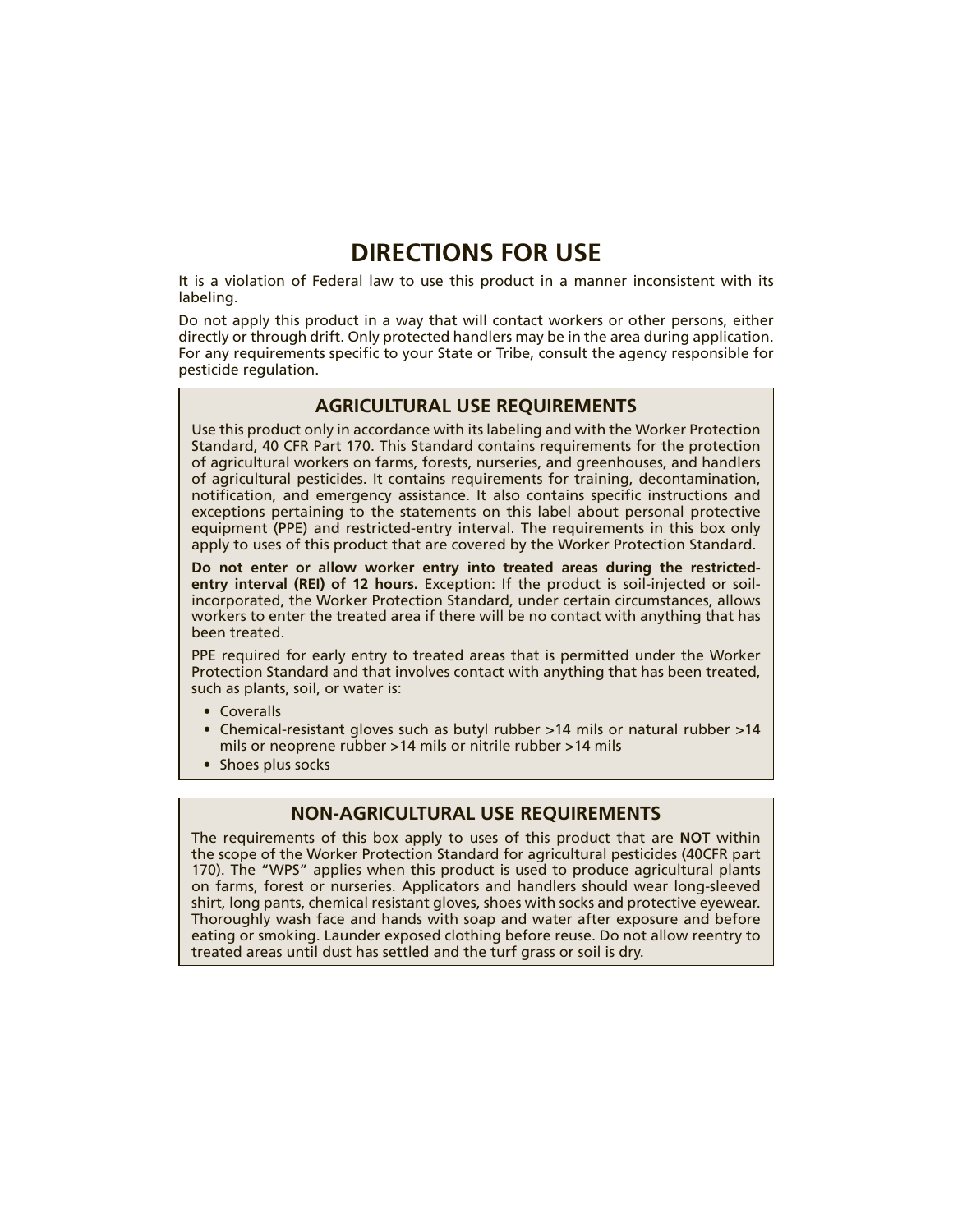#### **USE INFORMATION**

#### **WHERE TO USE**

Resolute 4FL is a selective preemergence herbicide that provides residual control of many grass and broadleaf weeds in:

- established turfgrasses (excluding golf course putting greens), lawns, and sod nurseries
- container, field-grown, and landscape ornamentals
- established perennial and wildflower plantings
- Christmas tree farms

#### **HOW RESOLUTE 4FL WORKS**

Resolute 4FL controls susceptible weeds by preventing growth and development of newly germinated weeds. Weed control is most effective when Resolute 4FL is activated by at least 0.5 inch of rainfall or irrigation or shallow incorporation (1-2 inches) before weed seeds germinate and within 14 days following application.

#### **USE PRECAUTIONS AND RESTRICTIONS**

- 1. Do not graze or feed livestock forage cut from areas treated with Resolute 4FL.
- 2. Follow all applicable directions, restrictions, and precautions on the labels of EPAregistered tank-mix partners.
- 3. Do not blend Resolute 4FL onto dry fertilizer or any other granular material.
- 4. **Chemigation:** Do not apply this product through any type of irrigation system unless instructed otherwise in this label.
- 5. Do not apply aerially.
- 6. Do not apply to golf course putting greens.

#### **MIXING AND APPLICATION PROCEDURES**

#### **MIXING RESOLUTE 4FL ALONE**

Resolute 4FL must be mixed thoroughly in the spray tank to ensure uniform application. Follow these steps.

- 1. Fill the spray tank 1/4 full with clean water only.
- 2. Start agitation and check to ensure it is working properly.
- 3. For tank mixing instructions, refer to the section **"Mixing Order for Tank Mixtures."**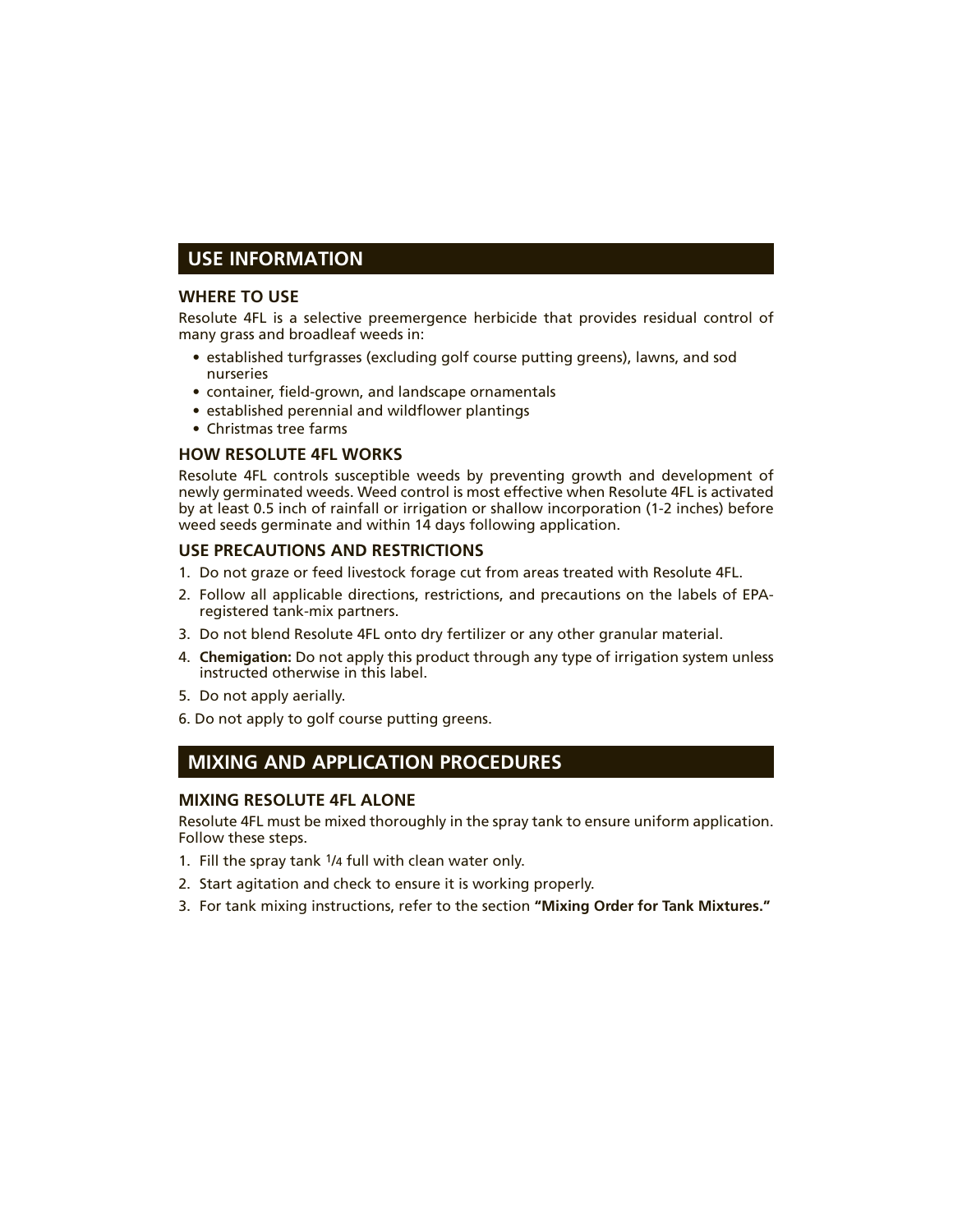- 4. Maintain vigorous agitation in the spray tank before and during the application. This will ensure a well-mixed spray suspension. If Resolute 4FL was mixed with fertilizer in the spray tank, the fertilizer may aid resuspension of Resolute 4FL if agitation is disrupted. However, it is recommended that the entire tank be used before stopping agitation.
- 5. A spray colorant may be used with Resolute 4FL to mark areas as they are treated. This will improve application accuracy by minimizing swath skips and overlaps.
- 6. Thoroughly clean the sprayer after use by flushing the system with water containing a detergent.
- 7. Refer to the **Pesticide Disposal** section of this label for waste disposal. Do not allow spray suspension to dry in the tank.

#### **TANK MIXING RESOLUTE 4FL**

Resolute 4FL may be tank mixed with certain other EPA-registered herbicides to provide a broader spectrum of weed control or to control emerged weeds. Refer to the specific directions for use for tank-mix partners, and refer to the label(s) of the individual tankmix partner(s) for use rate, application timing, weeds controlled, and specific precautions and/or restrictions. Tank mixes are permitted only in states where the tank-mix partner(s) are registered for the application site and the turf and ornamental species listed. When using Resolute 4FL in a tank mixture with other pesticides, follow restrictions and precautions on the labels of the products used.

Before tank mixing pesticides, test compatibility by mixing the products in a small container first. See the **Compatibility Test** section.

#### **COMPATIBILITY TEST**

Before mixing Resolute 4FL with other pesticides in the spray tank, test for compatibility by mixing all components (carrier and pesticide products) in an appropriate container in proportionate quantities. For example, 1 qt would be 1/100 the volume of a 25 gal/A spray rate. At 1.0 lb/A, the Resolute 4FL rate would be proportional to 6 ml per quart. Add approximately 1 teaspoon to a quart of water. (See following table.)

|                               | <b>Rate Per</b>   |               |                        |
|-------------------------------|-------------------|---------------|------------------------|
| <b>Component Formulations</b> | Acre              | $1,000$ sq ft | <b>Level Teaspoons</b> |
| <b>Resolute 4FL</b>           | 21.0 oz           | 0.5 oz        | 1.0                    |
| <b>Dry Tank-Mix Partners</b>  | 1.0 <sub>1b</sub> | 0.4 oz        | 1.5                    |
| Liquid Tank-Mix Partners      | 1.0 <sub>pt</sub> | 0.4 oz        | 0.5                    |

#### **Amount of Component to Add to One Quart of Spray Carrier (Assuming Carrier Volume of 25 gal/A)**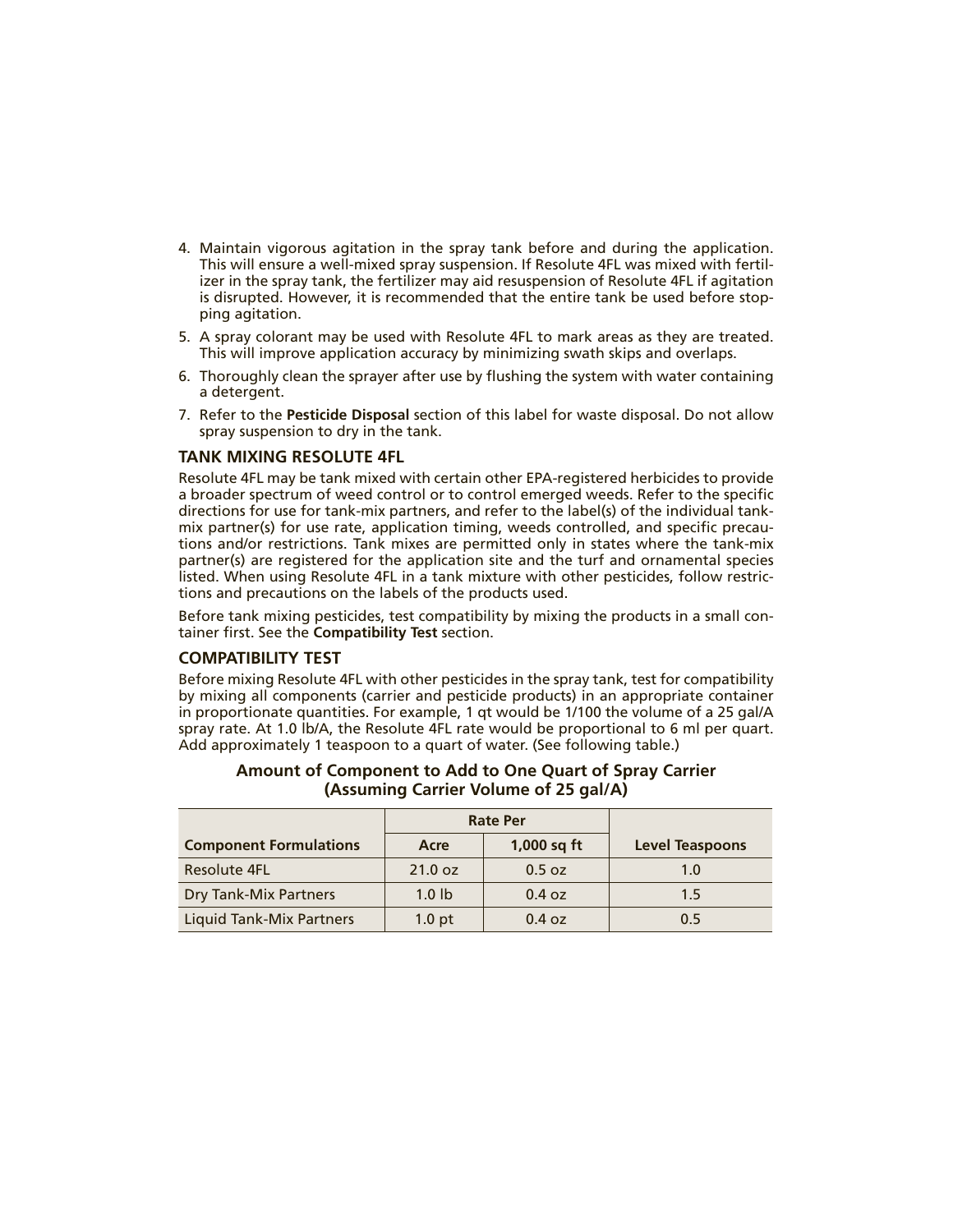If components do not ball-up or form flakes, sludge, gels, oily films, or layers, then the mixture is compatible. Let the mixture stand for 15 minutes. Incompatibility will usually occur within 5 minutes after mixing. If components are not compatible, use a compatibility agent and rerun the test to determine if the mixture is suitable. If the components are still not compatible, do not tank mix.

#### **MIXING ORDER FOR TANK MIXTURES**

**Notes:** (1) When mixing Resolute 4FL with other components (carrier and partner pesticide products), allow products to completely dissolve between steps. (2) Maintain agitation throughout mixing and application of the mixture.

#### **Add the products to the spray tank in the following order:**

- 1. Add products packaged in water-soluble bags first. Agitate the tank mixture. Allow the water-soluble bags to completely dissolve and the products to disperse before adding any other tank-mix partners.
- 2. Then add water-dispersible granules (WDG or WG formulations) and wettable powders (WP formulations). Add wettable powders to the tank as agitation continues. Allow the product to disperse completely before other products are added.
- 3. Add spray adjuvants and spray markers. Read the adjuvant's label first and use only those adjuvants approved for application to turf and ornamentals.
- 4. Add Resolute 4FL, other flowable liquids (FL) or suspension concentrates (SC).
- 5. Add emulsifiable concentrates (EC) last.

#### **APPLICATION**

Apply Resolute 4FL in a minimum of 20 gal/A (0.5 gal/1,000 sq ft) of carrier (water and/or fluid fertilizer) using a calibrated, low-pressure sprayer with 50-mesh or coarser screens. A broadcast boom or handheld wand designed for herbicide or insecticide application will provide the best results. Select nozzle pressure and gallonage to provide complete coverage.

#### **SPECIFIC USE DIRECTIONS**

#### **ESTABLISHED TURF**

Resolute 4FL is a selective preemergence herbicide that, when properly applied, will control certain grass and broadleaf weeds in established turfgrasses including:

- Golf courses **excluding** putting greens
- Lawns
- Sod nurseries

The maximum amount of Resolute 4FL that may be applied per year is given for each turfgrass species in the **Annual Use Rates** section of this label.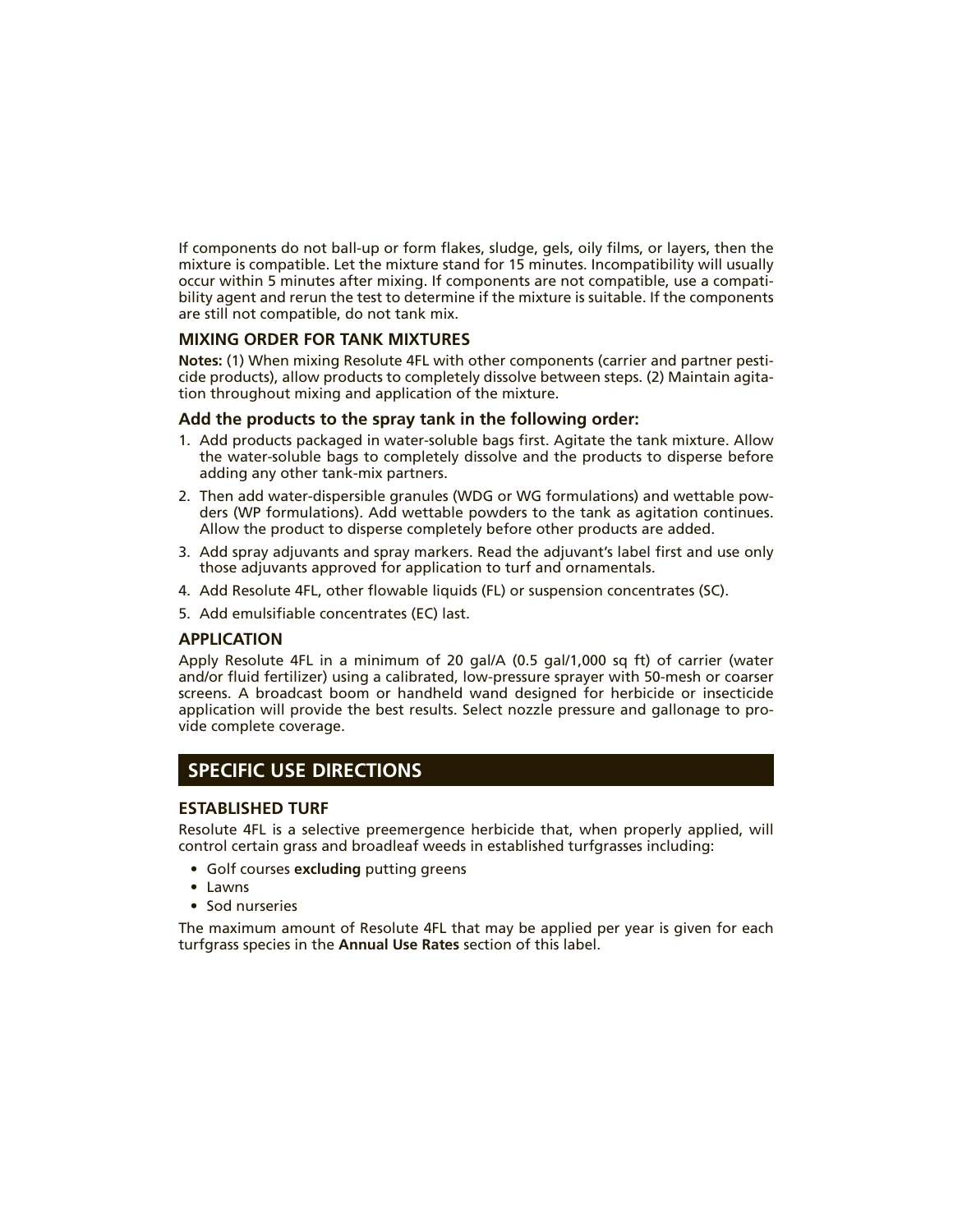For optimum weed control, Resolute 4FL should be activated by at least 0.5 inch of rainfall or irrigation before weed seeds germinate and within 14 days following application. See the map below for approximate crabgrass seed germination dates.

#### **Crabgrass Seed Germination Dates**



#### **Use Precautions and Restrictions - Turfgrass: Golf Courses, Lawns, and Sod Nurseries**

- 1. Do not apply Resolute 4FL to areas where dichondra, colonial bentgrass, velvet bentgrass or annual bluegrass (*Poa annua*) are desirable species.
- 2. Do not cut (harvest) treated sod before 90 days after application. To avoid turfgrass injury, do not apply to newly set sod until the sod has rooted and exposed edges have filled in.
- 3. To avoid turfgrass injury do not apply Resolute 4FL to turf stressed by conditions such as drought, low fertility, or pest damage.
- 4. Disturbing the herbicide barrier with cultural practices such as disking may result in reduced weed control.
- 5. *Do not apply Resolute 4FL to golf course putting greens.*
- 6. If you consistently mow creeping bentgrass at a height of less than 0.5 inch do not apply Resolute 4FL.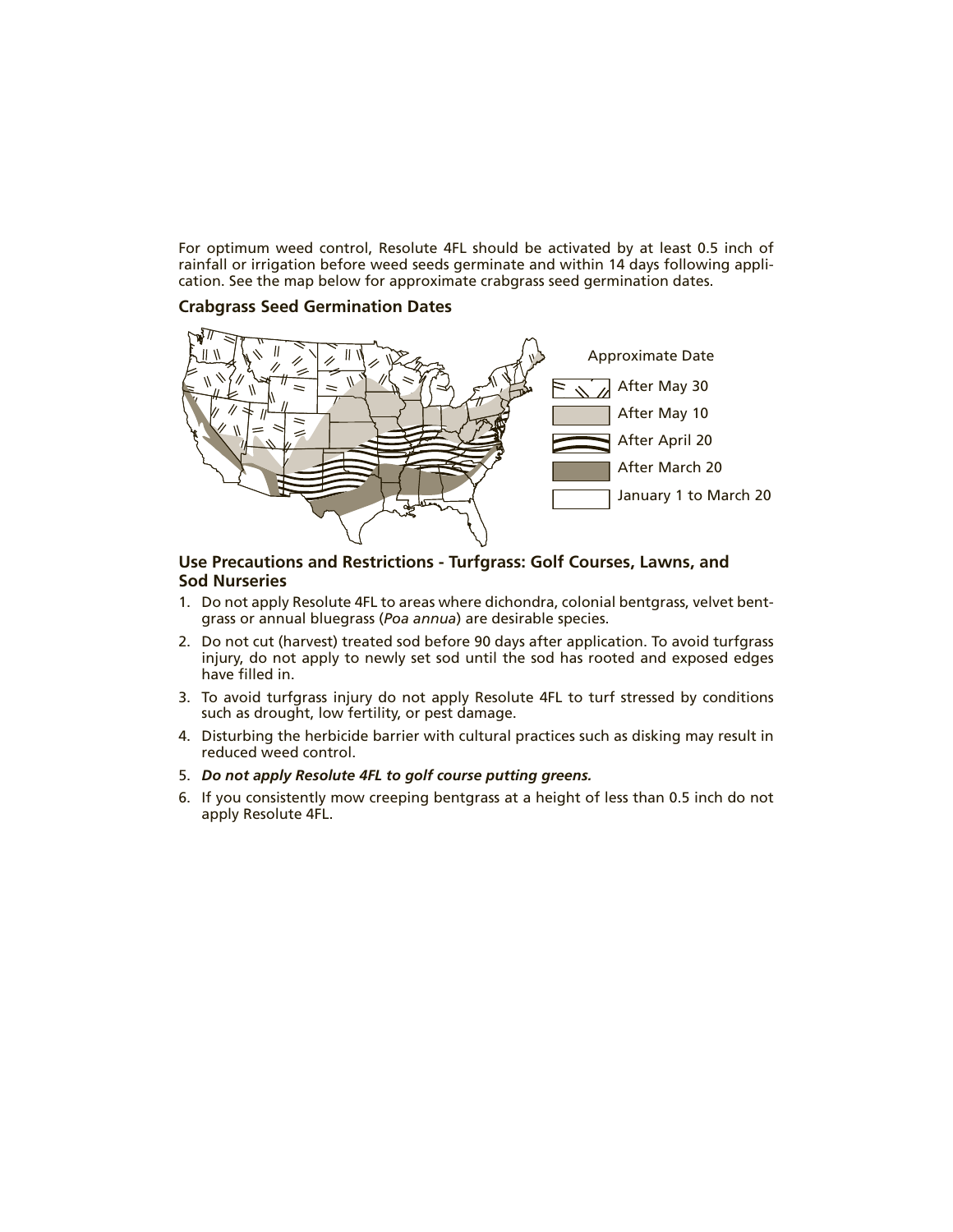#### **Application Timing And Rate - Turfgrass**

Resolute 4FL may be applied as a single application or in sequential applications to control weeds germinating throughout the year. All applications must be made before target weeds germinate because **Resolute 4FL will not control weeds that have already emerged.**

The amount of Resolute 4FL to apply depends upon:

- 1. the length of residual weed control desired (the higher the application rate, the longer the control),
- 2. the turf species,
- 3. the maximum amount which can be applied to the turf species per calendar year.

*(See the next 2 tables.)*



**\*Length of control varies by region. This table is an average.**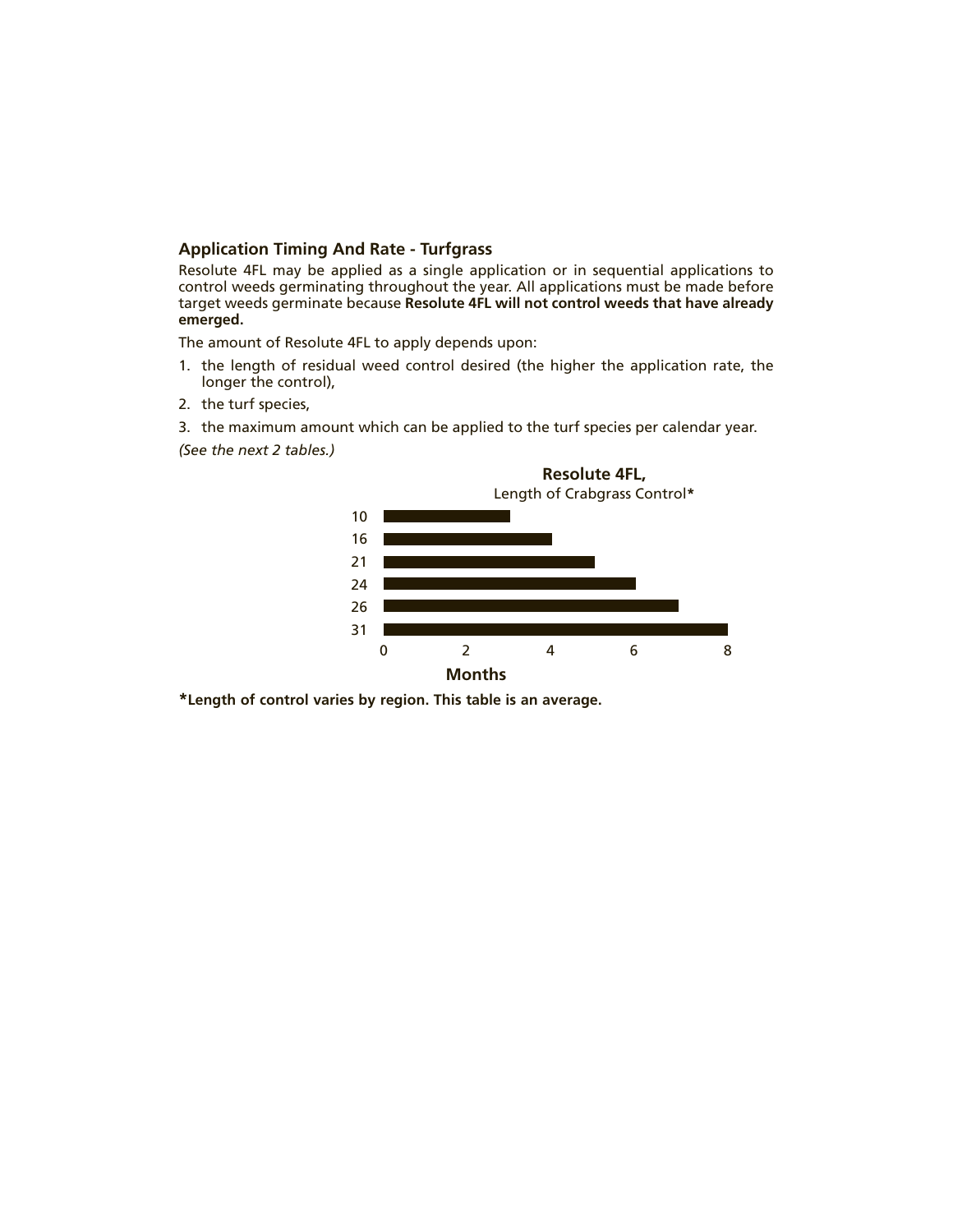#### **Annual Use Rates – Turfgrass**

Resolute 4FL can be applied to the turfgrass species listed in the following table. **Restriction:** *Do not apply more than the highest rate listed for each species in a calendar year*.

| Maximum Application Rate of Resolute 4FL Per Calendar Year by Turf Species                                                                                                                  |                        |                         |  |
|---------------------------------------------------------------------------------------------------------------------------------------------------------------------------------------------|------------------------|-------------------------|--|
| <b>Turf Species</b>                                                                                                                                                                         | Oz Product/A           | Oz Product /1,000 sq ft |  |
| Bermudagrass <sup>2</sup><br><b>Bahiagrass</b><br>Centipedegrass<br>Kikuyugrass<br>Seashore Paspalum<br>St. Augustinegrass <sup>3</sup><br>Tall Fescue (including turf-type)<br>Zoysiagrass | $21 - 481$             | $0.5 - 1.1$             |  |
| <b>Buffalograss</b><br><b>Kentucky Bluegrass</b><br><b>Perennial Ryegrass</b>                                                                                                               | $10 - 301$             | $0.23 - 0.70$           |  |
| <b>Fine Fescue</b>                                                                                                                                                                          | $10 - 24$ <sup>1</sup> | $0.23 - 0.55$           |  |
| Creeping Bentgrass (0.5 inch or<br>more in height <sup>4</sup> )                                                                                                                            | $10 - 211$             | $0.23 - 0.48$           |  |

1Resolute 4FL may be applied more than once a year as long as the total amount applied is not greater than the maximum application rate for each turf species. All applications must be made before weed seeds germinate.

 $2$ May be used on newly sprigged or plugged bermudagrass at rates not to exceed 17 oz/A (0.39 oz/1,000 sq ft). Newly sprigged or plugged bermudagrass stolon rooting may be temporarily inhibited.

3Use an initial rate of 16-32 oz/A per application.

<sup>4</sup>To avoid grass injury, do not apply Resolute 4FL to creeping bentgrass mowed at less than 0.5 inch in height.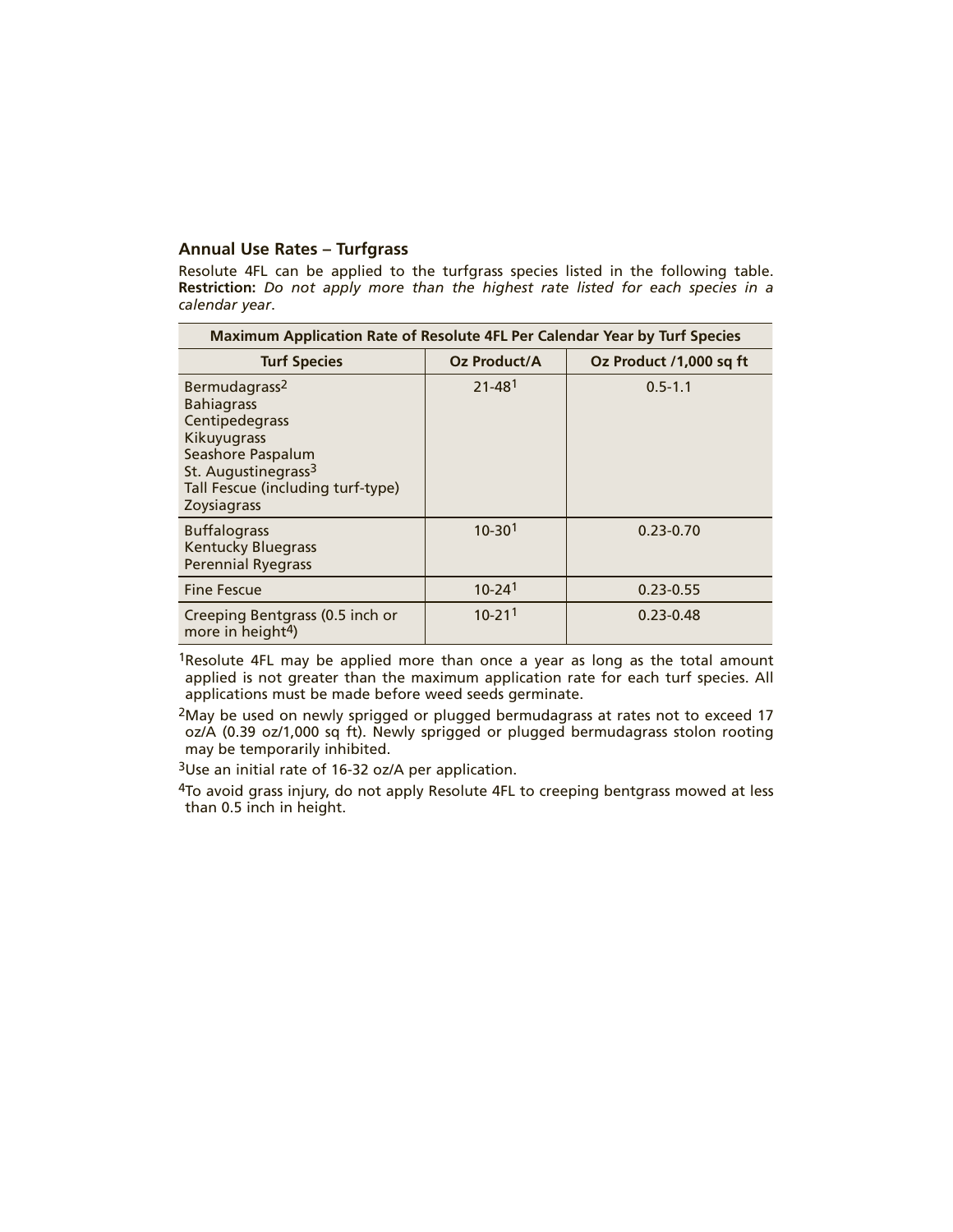#### **Weeds Controlled**

When used as directed in this label, Resolute 4FL will control the following weeds:

| <b>Barnyardgrass</b><br>Bluegrass, Annual (Poa annua) <sup>1</sup><br>Carpetweed<br>Chickweed, Common <sup>2</sup><br>Chickweed, Mouseear (from seed)<br>Crabgrass (Large, Smooth) <sup>3</sup><br>Crowfootgrass<br>Cupgrass, Woolly<br>Foxtails, Annual<br>Goosegrass <sup>5</sup> | Kochia<br>Lambsquarters, Common<br>Lovegrass<br>Panicum, (Texas, Fall, Browntop)<br>Pigweed<br>Purslane, Common<br>Pusley, Florida<br>Rescuegrass <sup>4</sup><br>Shepherdspurse <sup>2</sup><br>Signalgrass, Broadleaf |
|-------------------------------------------------------------------------------------------------------------------------------------------------------------------------------------------------------------------------------------------------------------------------------------|-------------------------------------------------------------------------------------------------------------------------------------------------------------------------------------------------------------------------|
|                                                                                                                                                                                                                                                                                     |                                                                                                                                                                                                                         |
|                                                                                                                                                                                                                                                                                     |                                                                                                                                                                                                                         |
|                                                                                                                                                                                                                                                                                     |                                                                                                                                                                                                                         |
|                                                                                                                                                                                                                                                                                     |                                                                                                                                                                                                                         |
|                                                                                                                                                                                                                                                                                     |                                                                                                                                                                                                                         |
| Henbit <sup>2</sup>                                                                                                                                                                                                                                                                 | Speedwell, Persian                                                                                                                                                                                                      |
| <b>Itchgrass</b>                                                                                                                                                                                                                                                                    | Sprangletop                                                                                                                                                                                                             |
| Johnsongrass (from seed)                                                                                                                                                                                                                                                            | Spurge, Prostrate                                                                                                                                                                                                       |
| Junglerice                                                                                                                                                                                                                                                                          | Witchgrass                                                                                                                                                                                                              |
| Knotweed <sup>2</sup>                                                                                                                                                                                                                                                               | Woodsorrel, Yellow (from seed)                                                                                                                                                                                          |
|                                                                                                                                                                                                                                                                                     |                                                                                                                                                                                                                         |

1In those areas where *Poa annua* is a winter annual, apply Resolute 4FL (see rate table) in August or September to established, non-overseeded turf before *Poa annua* seeds germinate. These timings are approximate. Consult State Extension Service for more specific timing for your area. Also see the section of this label *Poa annua* Control in Established Bermudagrass Overseeded with Perennial Ryegrass

<sup>2</sup>To control this weed, apply Resolute 4FL in late summer, fall, or winter before weeds germinate.

3Fall Applications for Spring Crabgrass Control in Cool-Season Grasses: In those areas where the ground freezes in the winter, Resolute 4FL can be applied in the fall at rates of 21-24 oz/A after soil temperatures fall below 50°F, but before the ground freezes. This application will control crabgrass the following spring.

4Suppression only.

5In many areas a single application of 21-48 oz/A of Resolute 4FL will control goosegrass. However, under heavy goosegrass pressure and/or an extended growing season, weed control will be most effective by making an initial application of 21-26 oz/A followed by a second application 60-90 days later. Note: Do not exceed the maximum rate for the turf species listed in the Maximum Application Rates Table.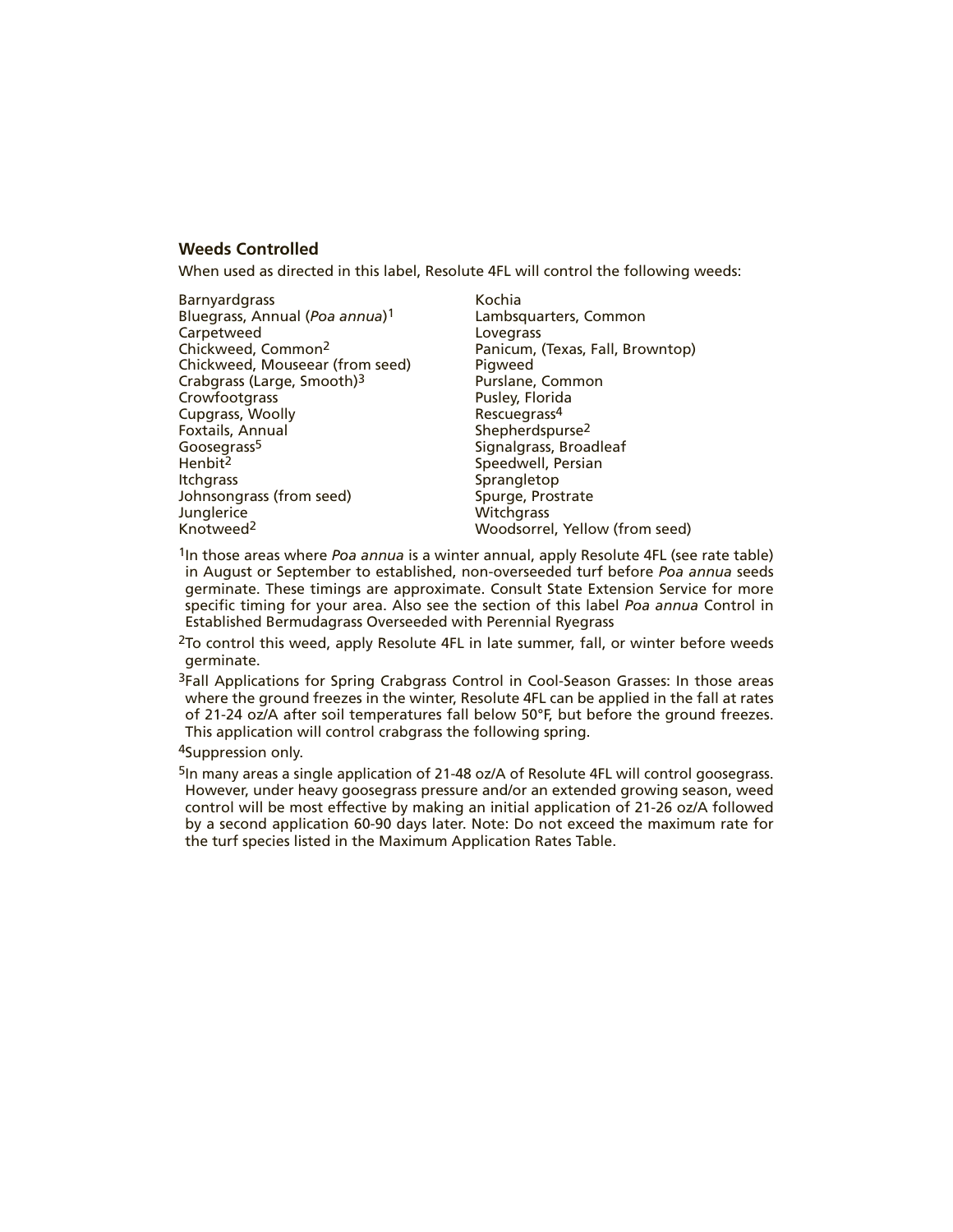#### **When to Apply Resolute 4FL After Overseeding Turf**

Injury to desirable seedlings is likely if Resolute 4FL is applied before the secondary roots of seedlings are in the second inch of soil, not thatch plus soil. To reduce the potential to injure overseeded turf, wait 60 days after seeding or until after the second mowing, whichever is longer, before applying Resolute 4FL.

#### **When to Overseed After Application - All States\***

Resolute 4FL will inhibit the development of turfgrass species overseeded too soon after application. Follow rates and intervals in the table below for best overseeding/reseeding results.

| <b>Amount of Resolute 4FL</b> | Interval (Months Before Overseeding)* |                   |       |
|-------------------------------|---------------------------------------|-------------------|-------|
| <b>Oz Product/A</b>           | <b>North</b>                          | <b>Transition</b> | South |
| 16                            | 4                                     | 4                 | 4     |
| 21                            | 5                                     | 4                 | 4     |
| 24                            | 6                                     | 5                 | 5     |
| 26                            |                                       | 6                 | 6     |
| 31                            |                                       |                   |       |
| 36                            |                                       | ---               | 9     |
| 42                            |                                       |                   | 10    |
| 48                            |                                       | ---               | 12    |

**\***Note: **See exceptions for** *Poa annua* **Control in Established Bermudagrass Overseeded with Perennial Ryegrass below.**

#### *Poa annua* **Control in Established Bermudagrass Overseeded with Perennial Ryegrass (Arizona, California, Nevada and Texas Only)**

Use on golf courses (excluding golf course putting greens), lawns, and sod nurseries when overseeding with perennial rye grass. (Minimum seeding rate of 350 lb/A.)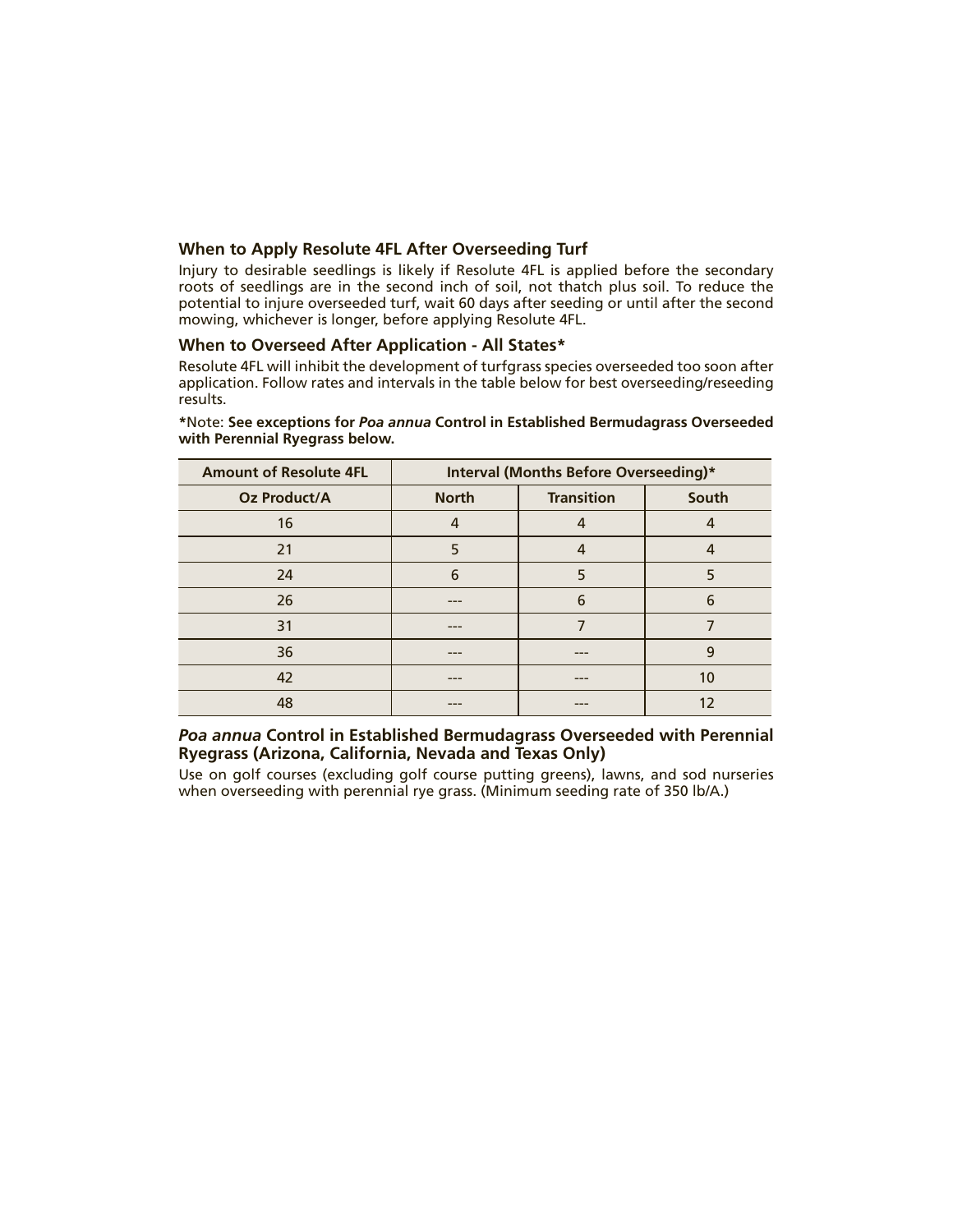| <b>Amount to</b><br><b>Apply</b> | <b>When to Apply</b>                                                                 | <b>Expected</b><br>Control                                     | <b>Use Precautions and</b><br><b>Restrictions</b>                                                                         |
|----------------------------------|--------------------------------------------------------------------------------------|----------------------------------------------------------------|---------------------------------------------------------------------------------------------------------------------------|
| $12-21$ oz/A                     | 6-8 weeks before<br>ryegrass overseeding<br>second application:<br>4-8 weeks after   | 1 application for<br>70% or greater<br>control of Poa<br>annua | 1. Some seedling mortality<br>and temporary reduction<br>in root growth of new<br>seedlings may occur.                    |
|                                  | overseeding or when<br>perennial ryegrass<br>roots are in the<br>second inch of soil | second application<br>may enhance<br>control                   | 2. To reduce the potential<br>for seedling mortality<br>maintain a moist seed-<br>bed with light, frequent<br>irrigation. |
|                                  |                                                                                      |                                                                | 3. Make no more than 2<br>applications per year for<br>this use, and do not<br>exceed a total of 27<br>oz/A per year.     |
|                                  |                                                                                      |                                                                | 4. Do not make a second<br>application if any<br>injury to the ryegrass is<br>observed after the first<br>application.    |
|                                  |                                                                                      |                                                                | 5. Do not make a second<br>application unless the<br>product was first applied<br>before overseeding.                     |

#### **How Much Resolute 4FL and When to Apply**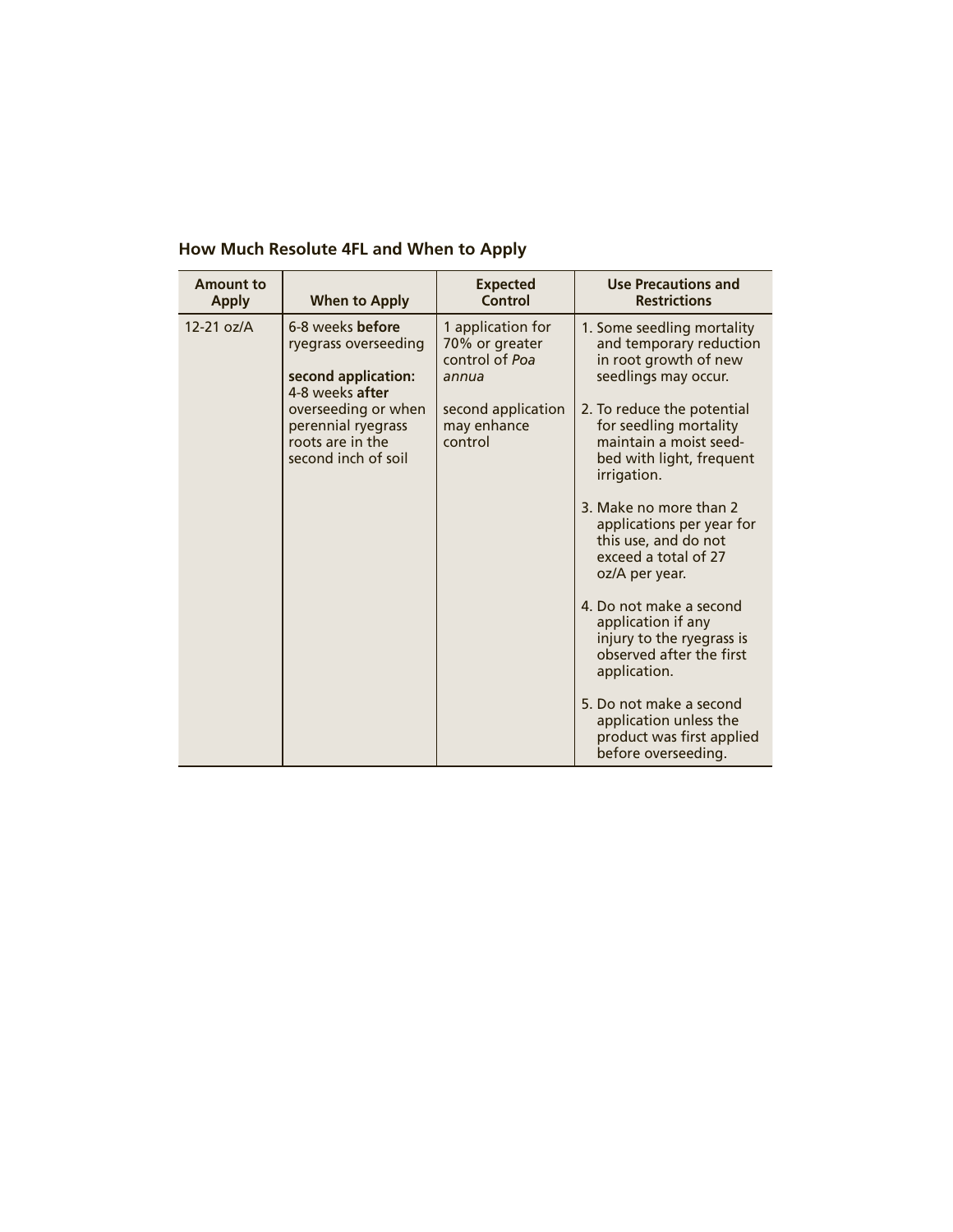#### **Control of** *Poa annua* **in Perennial Ryegrass Overseedings (Alabama, Louisiana, Georgia, Mississippi, North Carolina, South Carolina, and Tennessee Only)**

Use on golf courses (excluding golf course putting greens) when overseeding with perennial rye grass only (minimum seeding rate of 350 lb/A.)

| <b>Amount to</b><br><b>Apply</b> | When to Apply                                | <b>Expected</b><br><b>Control</b> | <b>Use Precautions</b>                                                                                                                                                                                                    |
|----------------------------------|----------------------------------------------|-----------------------------------|---------------------------------------------------------------------------------------------------------------------------------------------------------------------------------------------------------------------------|
| $12-21$ oz/A                     | 8-10 weeks<br>before ryegrass<br>overseeding | 70% or greater                    | Some seedling mortality and<br>temporary reduction in root<br>growth of new seedlings<br>may occur.                                                                                                                       |
|                                  |                                              |                                   | To reduce the potential for<br>seedling mortality maintain<br>a moist seedbed with light,<br>frequent irrigation.                                                                                                         |
|                                  |                                              |                                   | To maximize seedling<br>establishment, use lower<br>rate and/or the maximum<br>time interval before<br>overseeding. To maximize<br>Poa annua control, use<br>higher rate and shorter time<br>interval before overseeding. |

**How Much Resolute 4FL and When to Apply**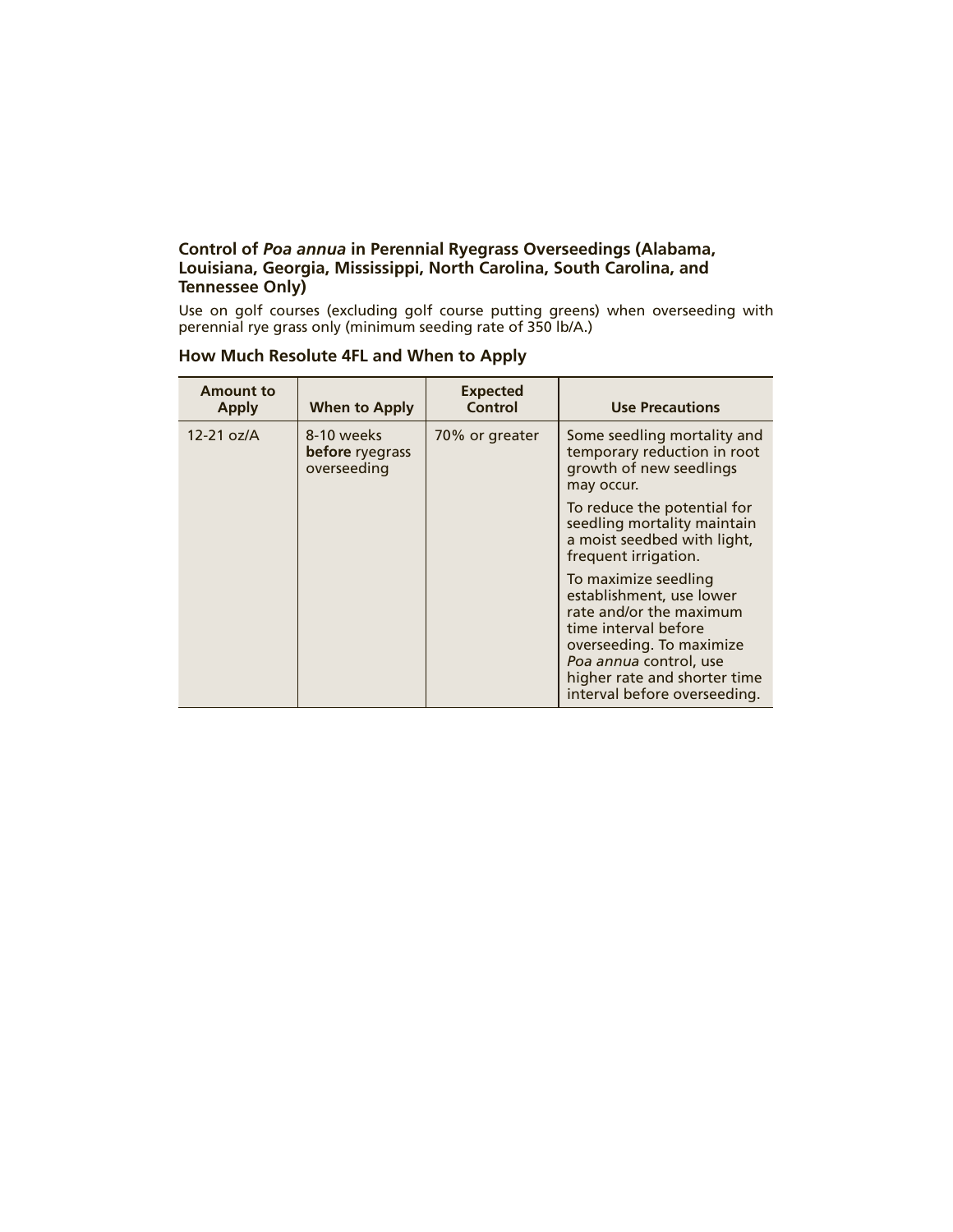#### **CONTAINER, FIELD-GROWN, AND LANDSCAPE ORNAMENTAL PLANTINGS (INCLUDING CHRISTMAS TREE FARMS)**

#### **Application, Timing, and Information**

#### **Resolute 4FL:**

- 1. Will not control emerged weeds.
- 2. May be applied to newly-transplanted and established ornamentals as a broadcast or over-the-top spray.
- 3. Is most effective when applied to soil free of clods, weeds, and debris such as leaves and mulch.
- 4. Is most effective when the product is activated in the soil before weed seeds germinate and within 14 days after application.
- 5. Is activated when the treated area receives at least 0.5 inch of irrigation or rainfall, or shallow (1 to 2 inches) mechanical incorporation.

#### **Use Precautions**

#### **To reduce injury potential:**

- 1. Direct application of Resolute 4FL to rapidly growing tissue or buds may injure desirable plants. In the spring when buds are rapidly growing and expanding, over-thetop application of Resolute 4FL may injure new growth of desirable plants, however, these effects are temporary. To reduce the possibility of injury at this time, wait to apply Resolute 4FL over the top of newly emerged vegetation until it has hardened off, unless your experience indicates that the ornamental plant will not be injured by the over-the-top application.
- 2. After application immediately apply overhead irrigation to the foliage to wash Resolute 4FL from plant surfaces onto soil (watering the foliage of plants before application may improve the washing process).

| <b>Site</b>                                                                         | <b>Application Instructions</b>                                                                                                                                                                                                                                                                       |
|-------------------------------------------------------------------------------------|-------------------------------------------------------------------------------------------------------------------------------------------------------------------------------------------------------------------------------------------------------------------------------------------------------|
| Newly-Transplanted<br><b>Container or Field</b><br><b>Nursery Stock</b>             | 1. Delay application until soil has settled around<br>transplants.<br>2. Water transplants thoroughly before application.<br>3. Apply after cuttings form roots and are established.<br>4. To avoid inhibition of the tissue union, apply before<br>budding/grafting or after buds/grafts have taken. |
| <b>Established Container,</b><br>Field Nursery Stock, or<br><b>Landscape Plants</b> | 1. Apply at any time as a broadcast, over-the-top, or<br>directed spray.                                                                                                                                                                                                                              |

#### **Ornamental and Christmas Tree Farms - Application Sites and Instructions**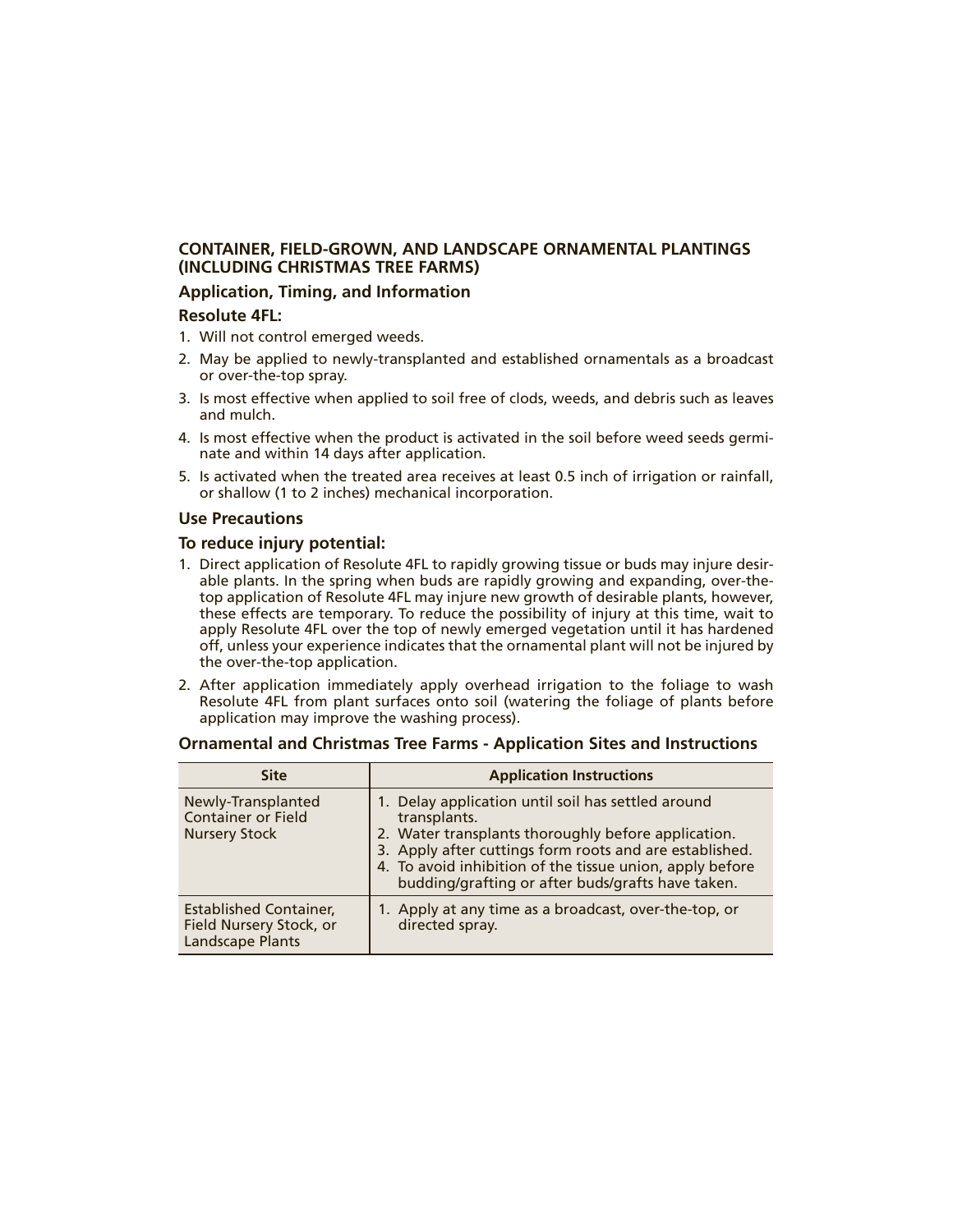| <b>Site</b>                                                             | <b>Application Instructions</b>                                                                                                                                                                                                                                                                                             |
|-------------------------------------------------------------------------|-----------------------------------------------------------------------------------------------------------------------------------------------------------------------------------------------------------------------------------------------------------------------------------------------------------------------------|
| Landscape (or<br><b>Ornamental) Plantings</b>                           | 1. Apply as a broadcast, over-the-top, or as a directed<br>spray.<br>2. Delay applications to newly transplanted ornamentals<br>until soil has settled around transplants.                                                                                                                                                  |
| <b>Bare Ground Application</b><br>for Container Placement               | 1. Apply to soil (including mulch, gravel, wood chips,<br>or other permeable base) upon which containerized<br>ornamentals are placed.<br>2. After Resolute 4FL is applied, perform shallow cultiva-<br>tion or hand weeding only, to avoid disturbing the<br>herbicide barrier.                                            |
| In Shadehouses and<br>Uncovered Polyhouses                              | 1. After Resolute 4FL is applied, uncovered polyhouses<br>must remain open for at least 7 days and ornamentals<br>must receive 2 irrigations totaling at least <sup>1</sup> /2 inch of<br>water before covering.                                                                                                            |
| Ornamental Bulbs and<br><b>Perennial Wildflower</b><br><b>Plantings</b> | 1. Resolute 4FL may be applied to bulbs or perennial<br>wildflower species listed in the section. Apply before<br>or after bulbs emerge but before bulbs bloom and<br>weeds emerge.<br>2. In wildflowers, a postemergence herbicide labeled<br>for wildflowers may be needed to control weeds that<br>have already emerged. |

|  | How Much Resolute 4FL and When to Apply - Ornamentals |  |  |  |
|--|-------------------------------------------------------|--|--|--|
|--|-------------------------------------------------------|--|--|--|

| <b>Amount to Apply</b><br>(Broadcast)* | When to Apply                                  | <b>Comments/Instructions</b>                                                        |
|----------------------------------------|------------------------------------------------|-------------------------------------------------------------------------------------|
| $21-48$ oz/A                           | In fall or spring before<br>weeds germinate or | 1. Use the higher rate for longer<br>control.                                       |
| or                                     | after weeds are<br>removed.                    | 2. Resolute 4FL may be applied<br>more than once per year as                        |
| 0.5-1.1 oz/1,000 sq ft                 |                                                | long as the total amount of<br>product applied does not<br>exceed 48 oz/A per year. |

**\*NOTE:** For band application, calculate amount per acre:

Band width in inches<br>Row width in inches x broadcast rate = amount to apply/acre of field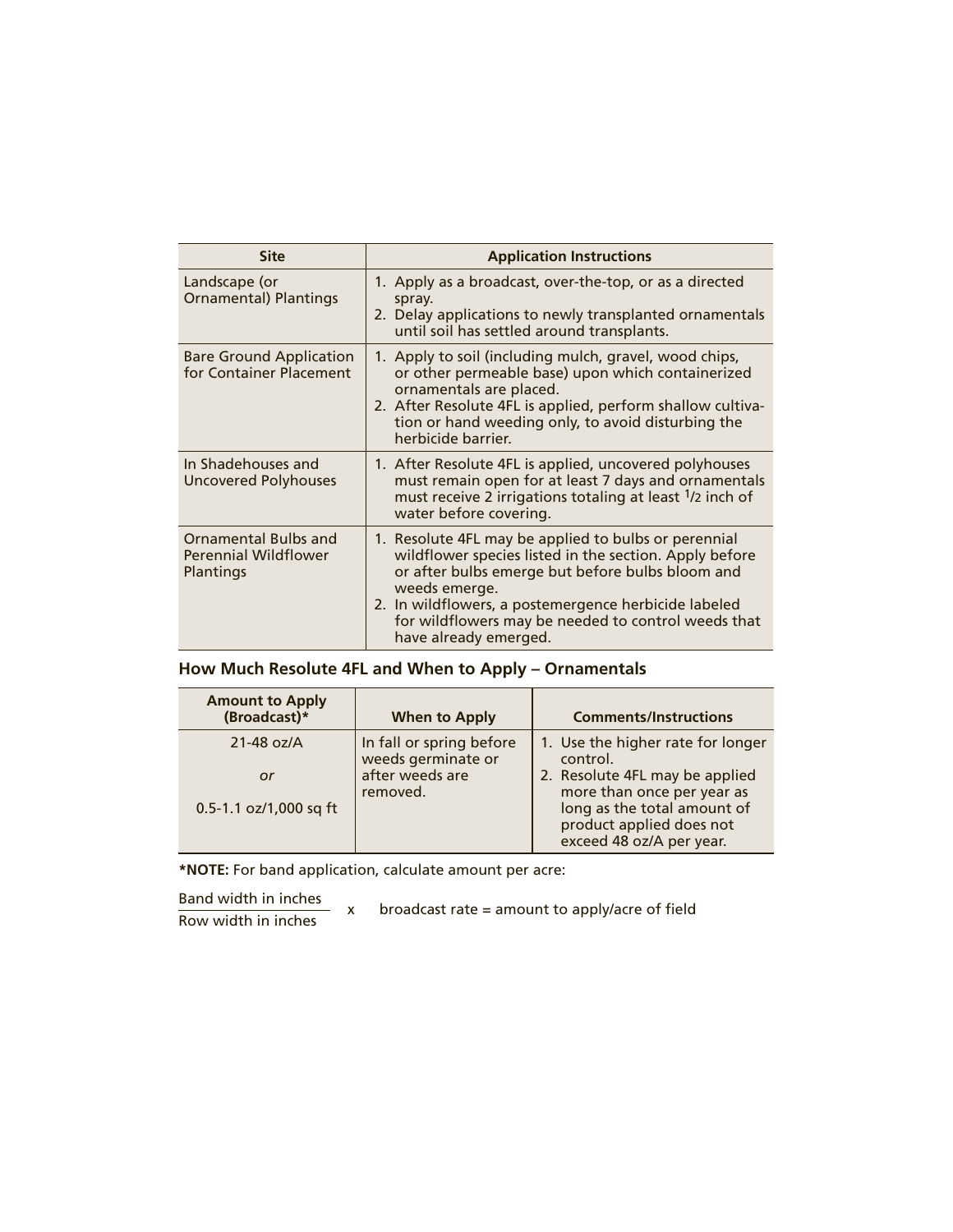#### **Equivalent Measurements for Resolute 4FL**

| oz/A | oz /1,000 sq ft | <b>Approximate Equivalent -</b><br>Tablespoons/1,000 sq ft |
|------|-----------------|------------------------------------------------------------|
|      | 0.5             | 1.0                                                        |
|      | 0 7             | 15                                                         |
|      | 1.0             | 2.0                                                        |
| 10   |                 | 225                                                        |

#### **Tank Mixtures For Use on Container, Field Grown and Landscape Ornamentals**

Resolute 4FL may be tank mixed with other registered herbicides listed on this label to provide a broader spectrum of weed control or to control emerged weeds. Tank mixes with Resolute 4FL are for use only in states where the tank-mix partner(s), application site and intended use pattern are registered.

Follow the label directions of the tank-mix partner(s) for application rates, timing, weeds controlled, tolerant ornamentals, and specific use precautions and/or restrictions. Before combining a tank-mix partner in the spray tank, test for compatibility as described on this label.

| <b>Product</b>                                                                                      | <b>Precautions/Instructions</b>                                                                                                                                                                                                                                                                                                                                                                                                                                                                                                                                                                                                                                                   |
|-----------------------------------------------------------------------------------------------------|-----------------------------------------------------------------------------------------------------------------------------------------------------------------------------------------------------------------------------------------------------------------------------------------------------------------------------------------------------------------------------------------------------------------------------------------------------------------------------------------------------------------------------------------------------------------------------------------------------------------------------------------------------------------------------------|
| Goal <sup>®</sup> (use on conifers only)                                                            | 1. Mix with Resolute 4FL for postemergence control<br>of certain broadleaf weeds including malva and<br>filaree.                                                                                                                                                                                                                                                                                                                                                                                                                                                                                                                                                                  |
| Gallery <sup>®</sup> , Princep <sup>®</sup> , Pennant<br>Magnum®                                    | See product labels for weed spectrum and toler-<br>ant ornamentals.                                                                                                                                                                                                                                                                                                                                                                                                                                                                                                                                                                                                               |
| Touchdown Pro <sup>®</sup> , Roundup <sup>®</sup><br>or other glyphosate-based<br>products, Finale® | 1. These nonselective tank-mix herbicides control<br>many emerged annual broadleaves and grasses.<br>2. Take extreme care to prevent tank mixtures with<br>these partner products from contacting the foli-<br>age and stems of turfgrass, trees, shrubs, or other<br>desirable vegetation because desirable vegetation<br>may be severely injured or killed. Apply these<br>tank mixtures as a directed spray and use a shield<br>to prevent spray from contacting foliage of desir-<br>able plants.<br>3. Following instructions on the tank-mix partner's<br>label, delay irrigation of the treated area to allow<br>time for the herbicide to be absorbed by weed<br>foliage. |

#### **Tank-Mix Partners for Resolute 4FL on Ornamentals**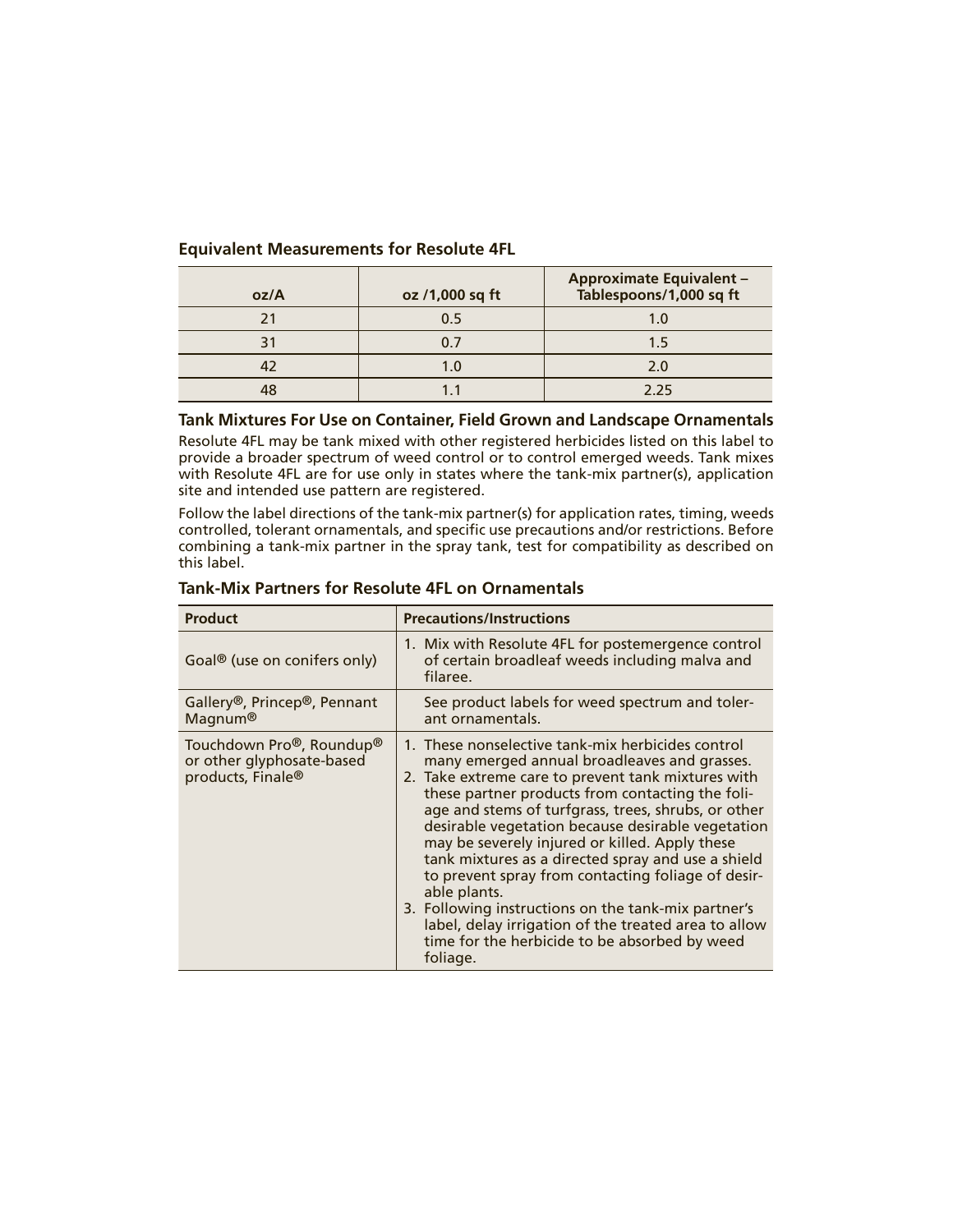#### **Tolerant Ornamental Species**

Resolute 4FL will not harm most trees, shrubs, vines and flowers. The species listed below in Table 1 are tolerant to Resolute 4FL. Resolute 4FL may be used for application, except in CA, to the species in Table 2. Resolute 4FL may be applied over the top of the listed species. The species that are not tolerant to Resolute 4FL when grown in containers are indicated.

When plants are under stress (such as heat, drought, or frost damage), some cultivars of listed plants may be sensitive to Resolute 4FL.

| <b>Scientific name</b>    | Common name                                 |
|---------------------------|---------------------------------------------|
| Abies spp.                | Fir species** (Balsam, Fraser, Noble, etc.) |
| Acer palmatum             | Japanese Maple                              |
| Acer platanoides          | Norway Maple***                             |
| Acer saccharum            | Sugar maple**                               |
| Achillea spp.             | Yarrow: King Edward                         |
| Actinidia chinensis       | Kiwi*                                       |
| Agapanthus africanus      | Lily-of-the-Nile (African Lily)             |
| Agastache rupestris       | <b>Sunset Hyssop</b>                        |
| Aquilegia spp.            | Aquilegia: Red and Gold                     |
| Arctostaphylos densiflora | Vine Hill Manzanita                         |
| Arctotheca calendula      | Cape Weed                                   |
| Aristida stricta          | <b>Wiregrass</b>                            |
| Artemisia spp.            | Wormwood; Silver Mound, Castle              |
| Aspidistra elatior        | Cast-iron plant                             |
| Aucuba japonica           | Japanese Aucuba                             |
| Begonia spp.              | Fibrous Begonia: Hardy Grandis              |
| Berberis gladwynensis     | Barberry                                    |
| Berberis julianae         | Wintergreen Barberry                        |
| Berberis mentorensis      | <b>Mentor Barberry</b>                      |
| Berberis thunbergii       | Japanese Barberry                           |
| Berberis verruculosa      | <b>Warty Barberry</b>                       |
| Brassica oleracea         | Wild Cabbage                                |
| Buddleia spp.             | Butterfly-Bush, Dwarf Blue; Royal Red       |
| <b>Buxus microphylla</b>  | Japanese Boxwood                            |
| Callistemon viminalis     | <b>Weeping Bottlebrush</b>                  |

#### **Table 1. Tolerant Ornamental Species - All States**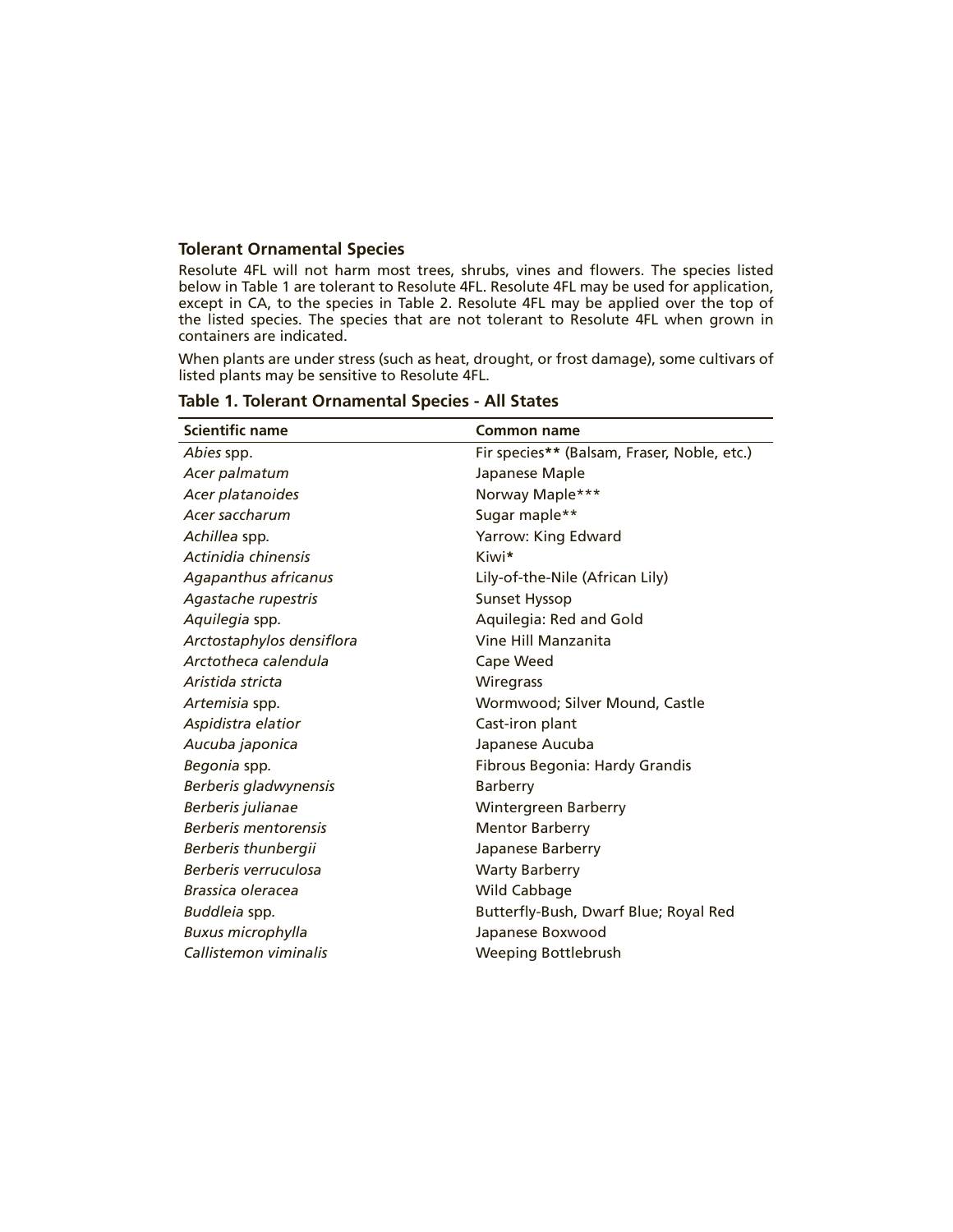| <b>Scientific name</b>        | Common name                                |
|-------------------------------|--------------------------------------------|
| Calluna vulgaris              | <b>Scotch Heather</b>                      |
| Carpobrotus edulis            | Hottentot Fig (Ice Plant)                  |
| Cassia artemisioides          | <b>Feathery Cassia</b>                     |
| Ceanothus rigidus             | <b>Wild Lilac</b>                          |
| Centaurea gymnocarpa          | <b>Dusty Miller</b>                        |
| Chamaecyparis pisifera        | <b>False Cypress</b>                       |
| Cleyera japonica              | Cleyera                                    |
| Citrus spp.                   | Citrus species*                            |
| Cornus alernifolia            | Pogoda Dogwood                             |
| Cornus florida                | <b>Flowering Dogwood</b>                   |
| Cornus stolonifera            | American Dogwood                           |
| Cortaderia selloana           | <b>Pampas Grass</b>                        |
| Cotoneaster apiculatus        | <b>Cranberry Cotoneaster</b>               |
| Cotoneaster buxifolius        | Cotoneaster                                |
| Cotoneaster dammeri           | <b>Bearberry Cotoneaster</b>               |
| Cotoneaster glacophylla       | <b>Gray-leaf Cotoneaster</b>               |
| Cotoneaster microphyllus      | Rockspray Cotoneaster                      |
| Crataegus spp.                | Hawthorne                                  |
| <b>Cupressus sempervirens</b> | <b>Italian Cypress</b>                     |
| Delosperma alba               | <b>White Trailing Ice Plant</b>            |
| Dendranthemum spp.            | Chrysanthemum                              |
| Diascia intergerrima          | Twinspur                                   |
| Digitalis spp.                | Foxglove                                   |
| Dodonea viscosa               | <b>Hop Bush</b>                            |
| Elaeagnus pungens             | Silverberry                                |
| Euonymus fortunei             | Wintercreeper                              |
| Euonymus japonica             | Japanese Spindle Tree (Evergreen Euonymus) |
| Euonymus kiautschovicka       | <b>Spreading Euonymus</b>                  |
| Euonymus macrophylla          | Euonymus                                   |
| Fatsia japonica               | Japanese Aralia                            |
| Forsythia intermedia          | <b>Border Forsythia</b>                    |
| Forsythia viridissima         | Greenstem Forsythia                        |
| Gardenia jasminoides          | Gardenia, Cape-Jasmine                     |
| Gladiolus spp.                | Gladiolus species**                        |
| Gypsophila spp.               | <b>Baby's Breath</b>                       |
|                               | continued                                  |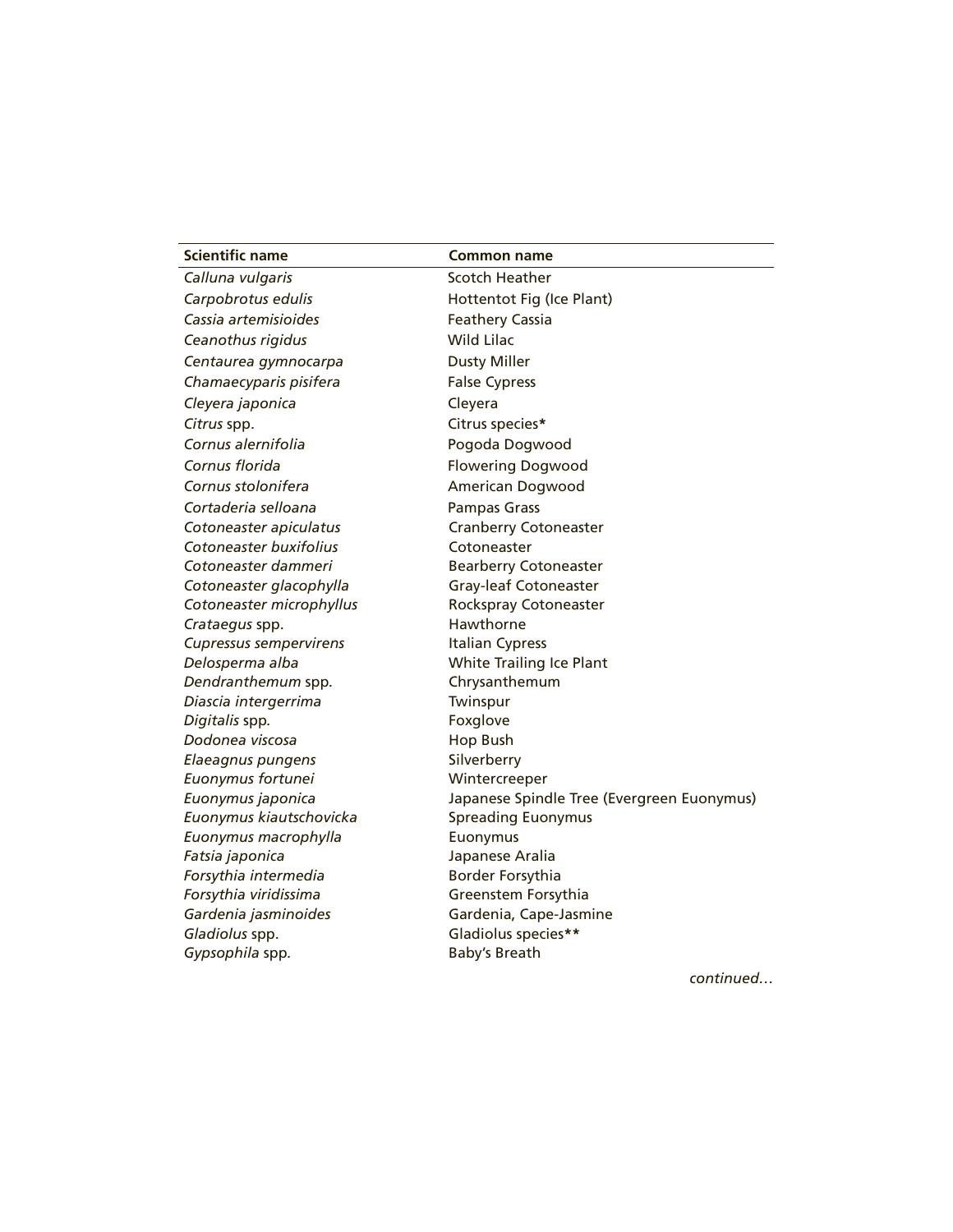| <b>Scientific name</b>        | <b>Common name</b>                              |
|-------------------------------|-------------------------------------------------|
| Hedera helix                  | English Ivy                                     |
| Hemerocallis spp.             | Daylily: Aztec Gold, Stella De Oro, Tender Love |
| <b>Hibiscus</b>               | Rose of Sharon**                                |
| <b>Hibiscus Rosa-sinensis</b> | Chinese Hibiscus**                              |
| Hosta spp.                    | Hosta, Plantain Lily (Fragrant)                 |
| Ilex cornuta                  | Chinese Holly**                                 |
| llex crenata                  | Japanese Holly                                  |
| Ilex opaca                    | <b>American Holly</b>                           |
| Ilex pernyi                   | Holly                                           |
| Ilex vomitoria                | <b>Yaupon Holly</b>                             |
| Iris spp.                     | Iris species**                                  |
| Jasminium nudiflorum          | <b>Winter Jasmine</b>                           |
| Juniperus chinensis           | Chinese Juniper                                 |
| Juniperus conferta            | Shore Juniper                                   |
| Juniperus horizontalis        | Creeping Juniper                                |
| Juglans spp.                  | Walnut*                                         |
| Justicia brandegeana          | <b>Shrimp Plant</b>                             |
| Lagerstromia indica           | <b>Crape Myrtle</b>                             |
| Lantana spp.                  | Lantana                                         |
| Leucanthemum maximum          | Shasta Daisy                                    |
| Ligustrum amurense            | <b>Amur Privet</b>                              |
| Ligustrum japonicum           | Japanese Privet                                 |
| Ligustrum lucidum             | Glossy Privet (Wax-Leaf)                        |
| Lilium spp.                   | Lily: Jazz                                      |
| Liriope muscari               | <b>Big Blue Lillyturf</b>                       |
| Liriope spicata               | Liriope, Creeping                               |
| Lobelia erinus                | Lobelia                                         |
| Lonicera japonica             | Japanese Honeysuckle                            |
| Lonicera tatarica             | <b>Tatarian Honeysuckle</b>                     |
| Magnolia spp.                 | Magnolia species**                              |
| Maleophora luteola            | Ice Plant                                       |
| Malus spp.                    | Crabapple*                                      |
| Nandina domestica             | <b>Heavenly Bamboo</b>                          |
| Narcissus spp.                | Narcissus species**                             |
| Nerium spp.                   | Oleander                                        |

**Table 1. Tolerant Ornamental Species - All States** *(continued)*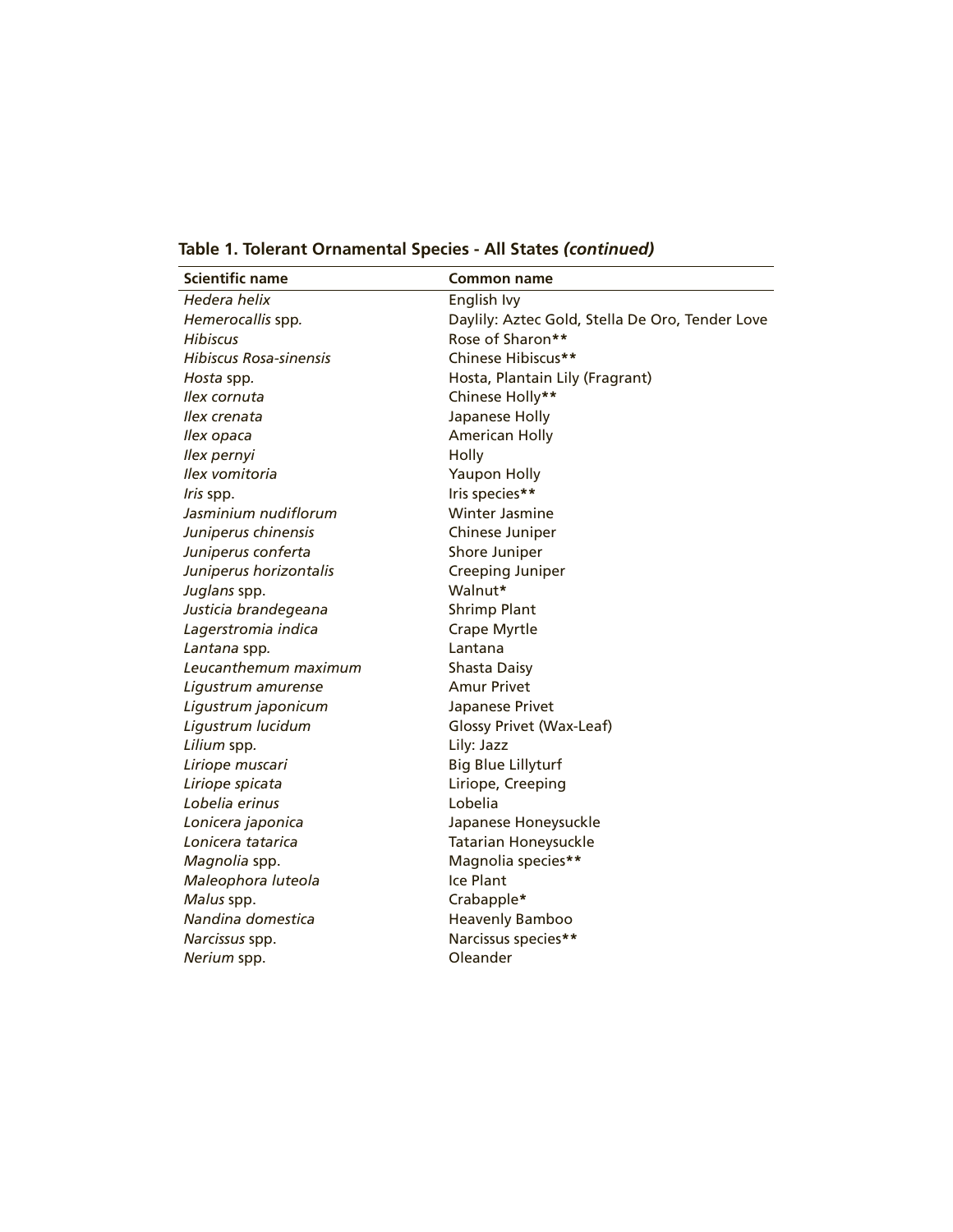| <b>Scientific name</b>   | <b>Common name</b>                                 |
|--------------------------|----------------------------------------------------|
| Oenothera fruticosa      | Narrow-leaf primrose                               |
| Oenothera pallid         | <b>Pale Evening Primrose</b>                       |
| Olea europaea            | Olive*                                             |
| Ophiopogon japonicus     | Mondo Grass**                                      |
| Origanum libanoticum     | Origanum*                                          |
| Osteospermum fruticosum  | <b>Trailing African Daisy</b>                      |
| Oxydendrum arboreum      | Sourwood                                           |
| Perovskia atriplicifolia | <b>Russian Sage</b>                                |
| Persea americana         | Avocado*                                           |
| Photinia fraseri         | Frasier's Photinia (Redtip)                        |
| Picea spp.               | Spruce species*** (Colorado Blue, Norway, etc.)    |
| Pieris compacta          | Andromeda                                          |
| Pieris japonica          | Lily-of-the-Valley Shrub                           |
| Pinus brutia             | <b>Calabrian Pine</b>                              |
| Pinus canariensis        | <b>Canary Island Pine</b>                          |
| Pinus elliottii          | Slash Pine                                         |
| Pinus halepensis         | Aleppo Pine                                        |
| Pinus nigra              | <b>Austrian Black Pine</b>                         |
| Pinus palustrus          | Longleaf Pine                                      |
| Pinus radiata            | <b>Monterey Pine</b>                               |
| Pinus strobus            | <b>Eastern White Pine</b>                          |
| Pinus sylvestris         | <b>Scotch Pine</b>                                 |
| Pinus taeda              | <b>Loblolly Pine</b>                               |
| Pinus thunbergiana       | Japanese Black Pine                                |
| Pinus virginiana         | Virginia Pine                                      |
| Pistacia spp.            | Pistachio*                                         |
| Pittosporum rhombifolium | Queensland Pittosporum                             |
| Pittosporum tobira       | Japanese Pittosporum                               |
| Podocarpus macrophyllus  | Japanese Yew                                       |
| Prunus laurocerasus      | <b>English Laurel</b>                              |
| Prunus spp.              | Almond, Apricot, Nectarine, Peach, Plum and Prune* |
| Pseudotsuga menziesii    | Douglas Fir***                                     |
| Pyracantha coccinea      | <b>Firethorn Scarlet</b>                           |
| Pyracantha fortuneana    | Firethorn                                          |
| Pyracantha koidzumii     | Firethorn                                          |
| Pyrus spp.               | Bradford Pear spp.                                 |

*continued…*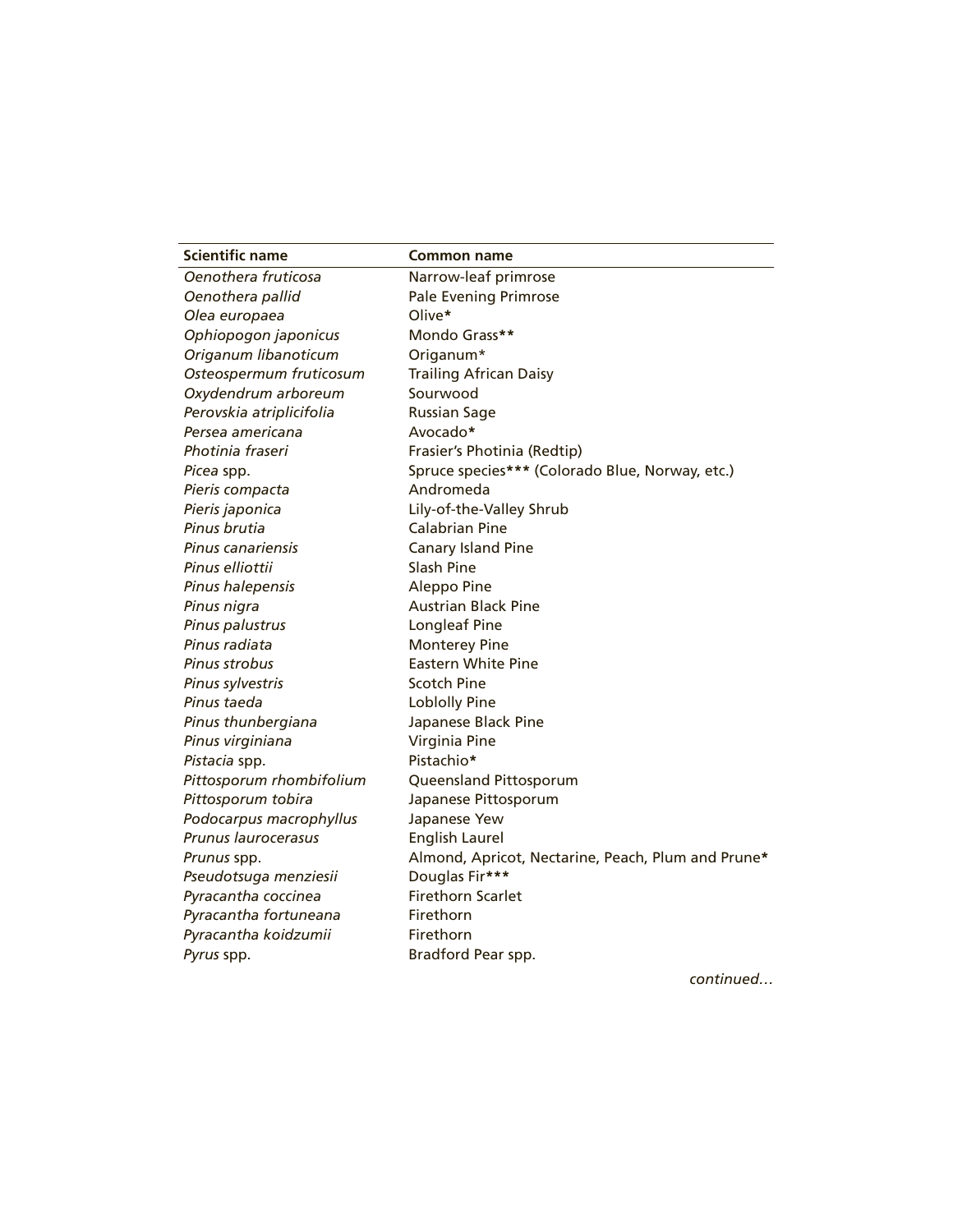**Table 1. Tolerant Ornamental Species - All States** *(continued)*

| <b>Scientific name</b>      | Common name             |
|-----------------------------|-------------------------|
| Quercus borealis            | Northern Red Oak        |
| Ouercus rubra               | Oak species             |
| Raphiolepsis indica         | <b>Indian Hawthorne</b> |
| Rhamnus smithii             | <b>Buckthorn</b>        |
| Rhododendron                | 'Coral Bells'           |
| (including Azalea)          | 'Formosa'               |
|                             | 'Hino-crimson'          |
|                             | 'PJM'                   |
|                             | 'Roseum Elegans'        |
| Rosa banksiae               | Lady Bank's Rose        |
| Rosmarinus officinalis      | Rosemary*               |
| Rumohra adiantiformis       | Leatherleaf Fern        |
| Ruscus hypophyllum          | <b>Butcher's Broom</b>  |
| Salvia daghestanica         | Sage*                   |
| Santolina virens            |                         |
| Sedum spp.                  | Stonecrop               |
| Spirea japonica             | Spirea                  |
| Syzygium paniculatum        | Japanese Boxcherry      |
| Tagetes spp.                | Marigold                |
| Trachelospermum jasminoides | <b>Star Jasmine</b>     |
| Taxus cuspidata             | Japanese Yew            |
| Taxus media                 | Yew                     |
| Thuja occidentalis          | American Arborvitae     |
| Trachelospermum asiatum     | Star Jasmine            |
| Tsuga canadensis            | Canada Hemlock          |
| Tulipa spp.                 | Tulip species           |
| Viburnum japonicum          | Japanese Viburnum       |
| Viburnum lantana            | <b>Wayfaring Tree</b>   |
| Viburnum odoratissimum      | Sweet Viburnum          |
| Viburnum plicatum           | Japanese Snowball       |
| Viburnum rigidum            | Canary Island Viburnum  |
| Viburnum tinus              | Laurustinus             |
| Viburnum trilobium          | <b>Cranberry Bush</b>   |
| Viburnum wrightii           | Leatherleaf Viburnum    |
| Vinca major                 | Vinca                   |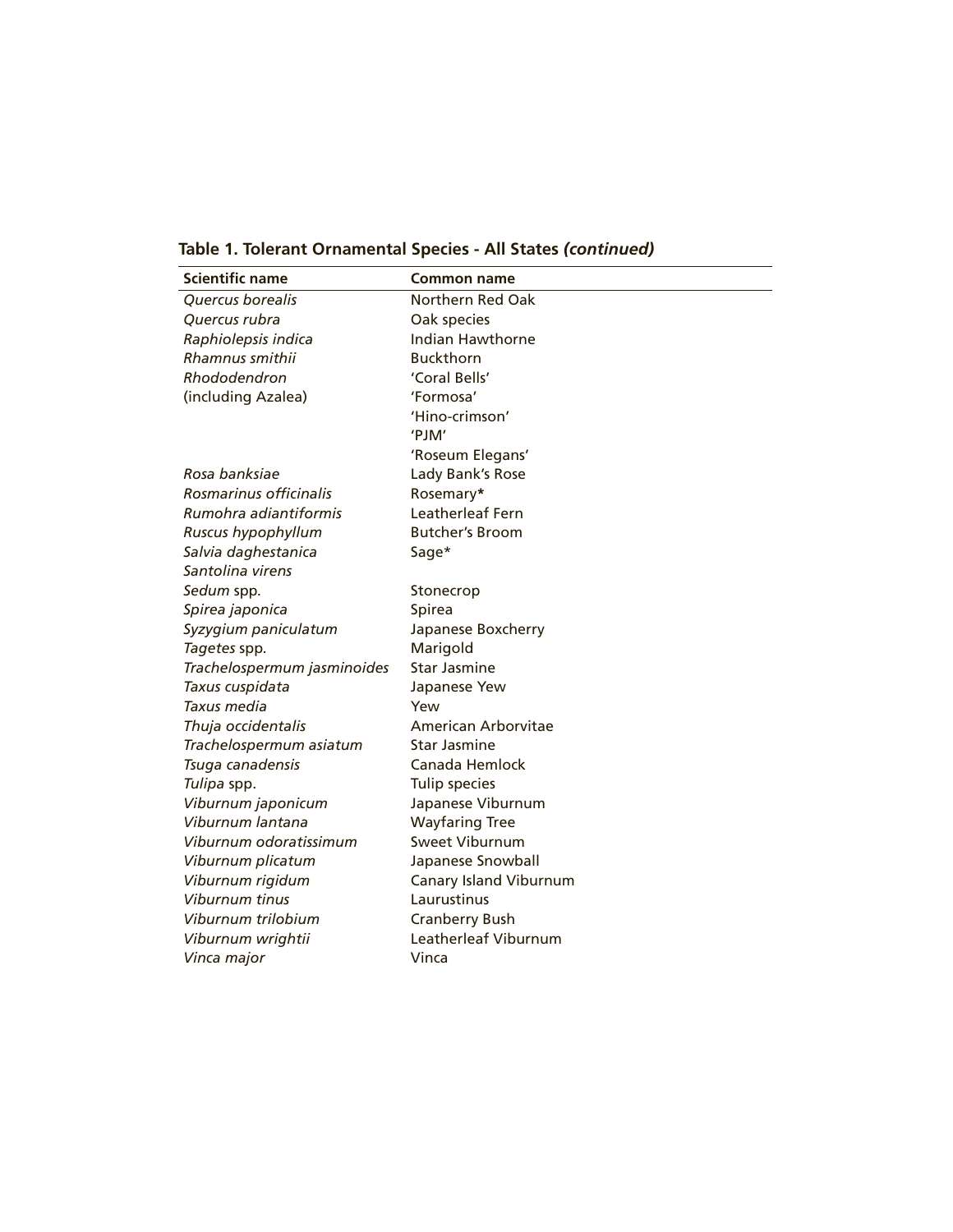| <b>Scientific name</b>  | <b>Common name</b>      |
|-------------------------|-------------------------|
| Vinca minor             | <b>Dwarf Periwinkle</b> |
| Viola x wittrockiana    | Pansy                   |
| Vitis spp.              | Grape*                  |
| Weigela florida         | Old Fashioned Weigela   |
| Yucca aloifolia         | Spanish Bayonet         |
| Yucca filamentosa       | Yucca, Adam's Needle    |
| Zauschneria californica | California Fushia       |

**\***Do not use on food producing trees, vines, or plants.

**\*\***Not for use on container grown plants.

**\*\*\***Use on landscape ornamentals only.

| <b>Scientific name</b>      | Common name                                     |
|-----------------------------|-------------------------------------------------|
| Abelia grandiflora          | Abelia: Sherwood                                |
| Agapanthus orientalis       |                                                 |
| Akebia quintata             | Five-Leaf or Chocolate Vine                     |
| Allium cernuum              | Lady's Leek, Nodding Onion                      |
| Anemone hybrida             | Japanese Anemone                                |
| Aster spp.                  | Aster: Bonny Blue, Purple Dome                  |
| Aster X frikartii           |                                                 |
| Athyrium filix-femina       | Lady Fern; Fern Lady                            |
| Bergenia cordifolia         |                                                 |
| Boltonia asteroides         | Snowbank                                        |
| Bougainvillea spp.          | Bougainvillea                                   |
| Callistemon citrinus        | Crimson Bottlebrush                             |
| Campanula carpatica         | Tussock Bellflower; (White Clips)               |
| Campis X tagliabuana        | Trumpet Creeper, Trumpet Flower; Madame Galen   |
| Ceratostigma plumbaginoides |                                                 |
| Chrysanthemum nipponicum    |                                                 |
| Coreopsis spp.              | Coreopsis (Calliopsis): Early Sunrise, Moonbeam |
| Crocosmia spp.              | Lucifer                                         |
| Delosperma spp.             | Cooperi Pink                                    |
| Delphinium spp.             | Larkspur; Blue Elf                              |
| Dianthus deltoides          | Dianthus, Maiden Pinks 'Zing'                   |

| Table 2. Tolerant Ornamental Species/Varieties - All States Except CA |  |
|-----------------------------------------------------------------------|--|
|-----------------------------------------------------------------------|--|

*continued…*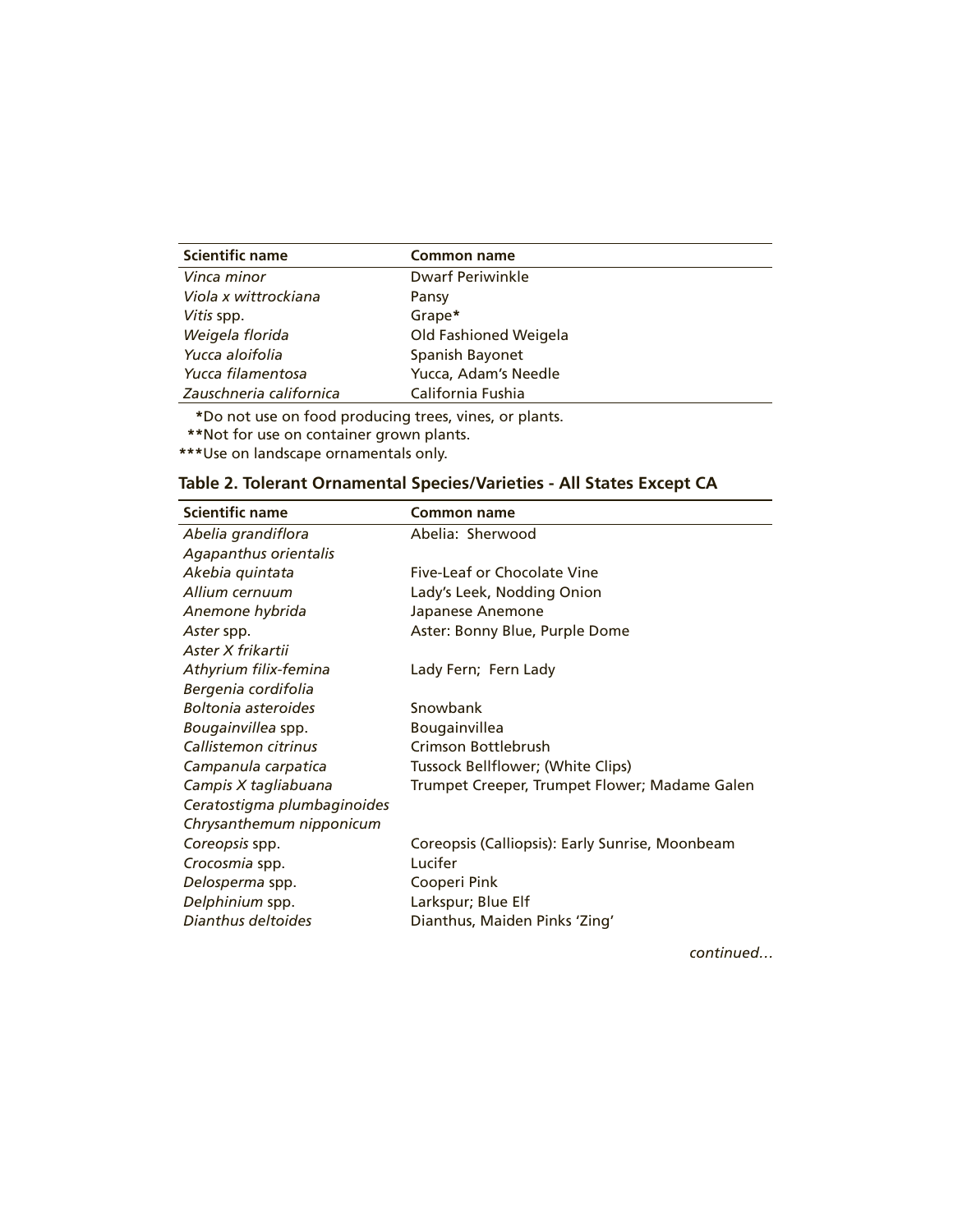| <b>Scientific name</b>            | <b>Common name</b>                   |
|-----------------------------------|--------------------------------------|
| Dianthus gratianopolitanus        | <b>Cheddar Pink</b>                  |
| Echinacea purpurea                | Coneflower, Purple; Magnus           |
| Forsythia suspensa                | Weeping Forsythia                    |
| Gaillardia spp.                   | Gaillardia, Blanket Flower: 'Goblin' |
| Gaura spp.                        |                                      |
| Gentiana dahurica                 | Gentian                              |
| Geranium cinereum                 | Cranesbill                           |
| Helianthemum spp.                 | Sunrose                              |
| Heucherella spp.                  | Coral Bell; Bridget Bloom            |
| Hibiscus spp.                     | Mallow; Disco Belle White            |
| Hosta sieboldiana                 | Hosta, 'Searsucker'                  |
| Houttuynia cordata var. variegata |                                      |
| Hydrangea macrophylla             | <b>Bigleaf Hydrangea</b>             |
| Inula ensifolia                   |                                      |
| Iris ensata                       | Sword-Leaved Iris; Jodlesong         |
| Iris siberica                     | Siberian Iris; Cabernet              |
| Juniperus davurica                | Parsoni                              |
| Lagerstromia indica x fauriei     | Crape Myrtle; Tuscarora              |
| Lantana montevidensis             | Weeping Lantana                      |
| Lavender spp.                     | Lavender; Munstead                   |
| Leontopodium alpinum              | <b>Edelweiss</b>                     |
| Ligustrum sinense                 | Chinese Privet; Variegata            |
| Liriope muscari var. variegata    | Liriope, Variegated                  |
| Lobelia cardinalis                | Cardinal Flower, Indian Pink         |
| Loropetalum chinense              | <b>Burgundy</b>                      |

**Table 2. Tolerant Ornamental Species/Varieties - All States Except CA** *(continued)*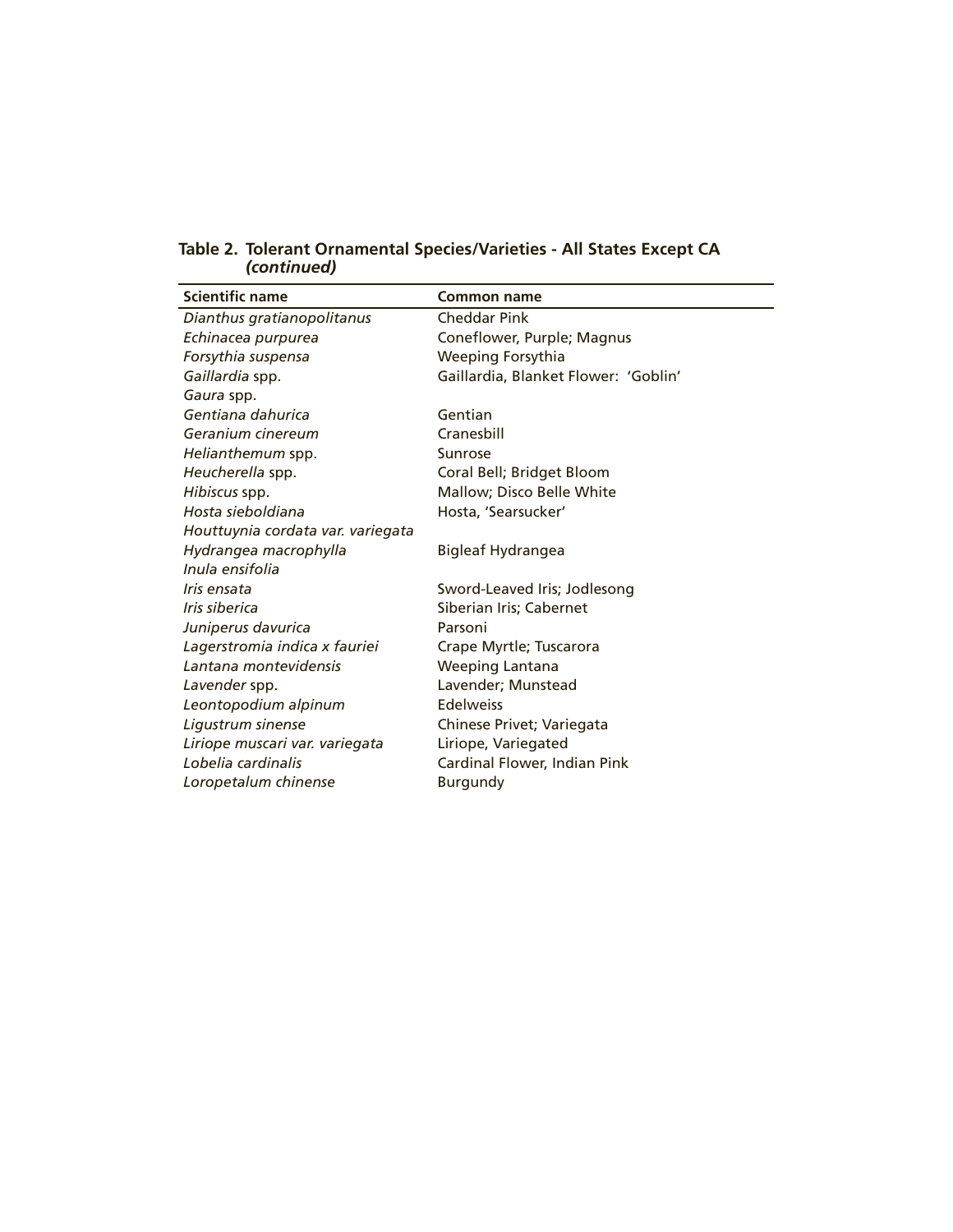| <b>Scientific name</b>   | <b>Common name</b>                 |
|--------------------------|------------------------------------|
| Lythrum spp.             | Loosestrife; Modern Pink           |
| Miscanthus sinensis      | Yaku Jima**, Silberfeder**         |
| Oenothera missourensis   | <b>Evening Primrose</b>            |
| Osmanthus heterophyllus  | Osmanthus (False Holly): Gulf Tide |
| Paeonia suffruticosa     | <b>Tree Peony</b>                  |
| Pennisetum setaceum      | Fountain Grass (Dwarf)**           |
| Physostegia virginiana   | Dragonhead, False; Vivid           |
| Ouercus shumardii        | Oak, Shumard's Red                 |
| Raphiolepsis umbellata   | Yedda Hawthorne                    |
| Rhododendron             | 'Delaware Valley White'            |
| (including Azalea)       | 'Flame Creeper'                    |
|                          | 'Girard Crimson'                   |
|                          | 'George L. Tabor'                  |
|                          | 'Wakejebisu'                       |
|                          | 'White Gumpo'                      |
| Rudbeckia spp.           | Black-Eyed Susan: Goldstrum        |
| Saxifraga spp.           | Saxifrage; Purple Dome             |
| Scabiosa spp.            | <b>Pincushion Flower</b>           |
| Sedum cauticola          | Stonecrop; Lidakense               |
| Sedum dasyphyllum        | Stonecrop                          |
| Sedum spurium            | Stonecrop; Dragon's Blood          |
| Spiraea bumalda          | Spirea: Anthony Waterer            |
| Syzygium paniculatum     | <b>Australian Brushcherry</b>      |
| Teucrium spp.            | Germander                          |
| Thalictrum dipterocarpum | <b>Meadow Rue</b>                  |
| Viburnum suspensum       | <b>Arrowood Viburnum</b>           |

**\*\***Not for use on container grown plants.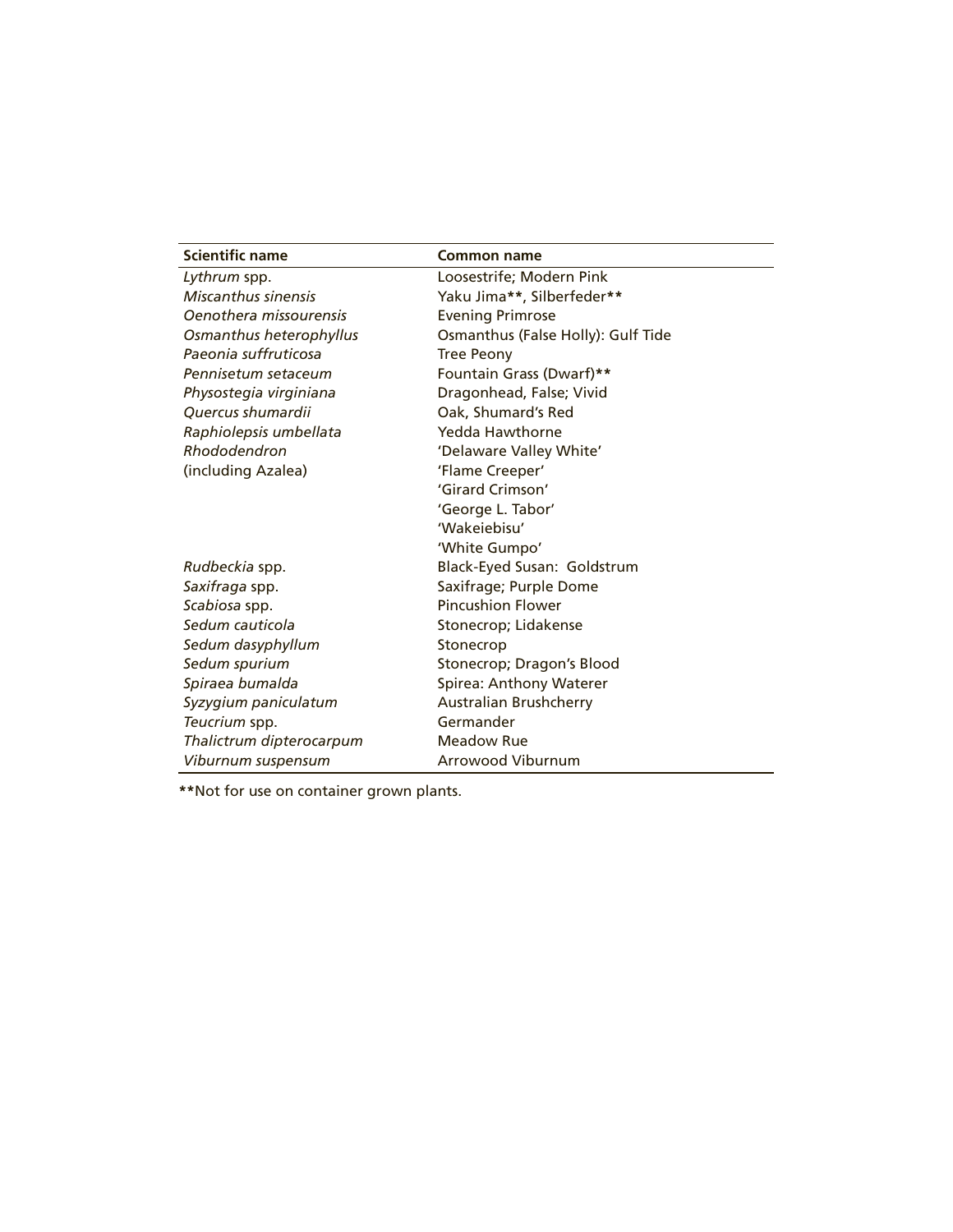#### **NEW PLANTINGS, REPLANTING AND ROTATIONAL PLANTINGS**

Nursery, landscape, or non-cropped land areas treated with Resolute 4FL should be rotated only to ornamental species listed on this label for 1 year following application unless the following test has shown species safety:

Before planting a species not listed on this label, it is recommended that several test strips of an indicator plant such as wheat, sorghum or corn be sown into the treated area. If the indicator plants germinate and grow normally to a height of 12 inches with normal root development, it is safe to plant.

In areas disturbed by new plantings or replanting of labeled species, it may be necessary to retreat exposed soil to maintain satisfactory weed control, but do not apply more than 48 oz/A per year.

### **STORAGE AND DISPOSAL**

Do not contaminate water, food, or feed by storage or disposal.

#### **Pesticide Storage**

For minor spills, leaks, or other accidental contamination, follow all precautions indicated on this label and clean up immediately. Take special care to avoid contamination of equipment and facilities during clean up and disposal of wastes. In the event of a major spill, fire, or other emergency, call 1-800-888-8372, day or night.

#### **Pesticide Disposal**

Wastes resulting from the use of this product may be disposed of on site or at an approved waste disposal facility.

#### **Container Handling [less than 5 gallons]**

Non-refillable container. Do not reuse or refill this container. Offer for recycling if available. Triple rinse container (or equivalent) promptly after emptying. Triple rinse as follows: Empty the remaining contents into application equipment or mix tank and drain for 10 seconds after the flow begins to drip. Fill the container 1/4 full with water and recap. Shake for 10 seconds. Pour rinsate into application equipment or mix tank or store rinsate for later use and disposal. Drain for 10 seconds after the flow begins to drip. Repeat this procedure two more times. Then offer for recycling if available or puncture and dispose of container in a sanitary landfill, or by incineration, or, if allowed by state and local authorities, by burning. If burned, stay out of smoke.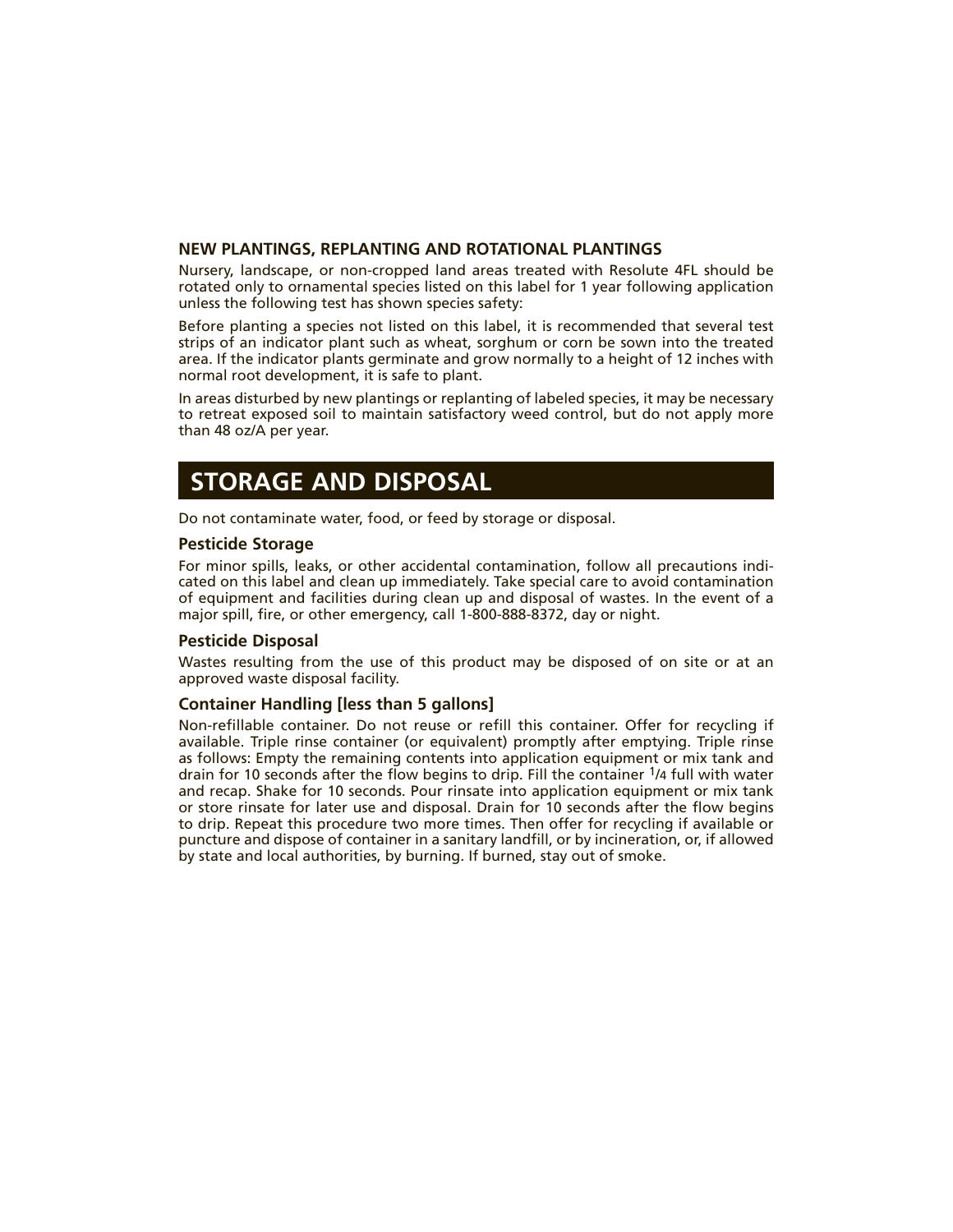#### **Container Handling [Bulk/Mini-bulk]**

Non-refillable container. Do not reuse or refill this container. Offer for recycling if available. Triple rinse container (or equivalent) promptly after emptying. Triple rinse as follows: Empty the remaining contents into application equipment or a mix tank. Fill the container 1/4 full with water. Replace and tighten closures. Tip container on its side and roll it back and forth, ensuring at least one complete revolution, for 30 seconds. Stand the container on its end and tip it back and forth several times. Turn the container over onto its other end and tip it back and forth several times. Empty the rinsate into application equipment or a mix tank or store rinsate for later use and disposal. Repeat this procedure two more times. Then offer for recycling if available or puncture and dispose of in a sanitary landfill, or by incineration, or, if allowed by state and local authorities, by burning. If burned, stay out of smoke.

#### **Chemigation**

Do not apply this product through any type of irrigation system unless instructed otherwise in this label.

Resolute®, Pennant Magnum®, Princep®, and Touchdown® are trademarks of a Syngenta Group Company

Finale® trademark of Bayer AG

Gallery® and Goal® trademarks of Dow AgroSciences LLC

Roundup® trademark of Monsanto Company

©2014 Syngenta

For non-emergency (e.g., current product information), call Syngenta Crop Protection at 1-800-334-9481.

Manufactured for: Syngenta Crop Protection, LLC P.O. Box 18300 Greensboro, North Carolina 27419-8300

**SCP 1139B-L1B 1211 4046881**